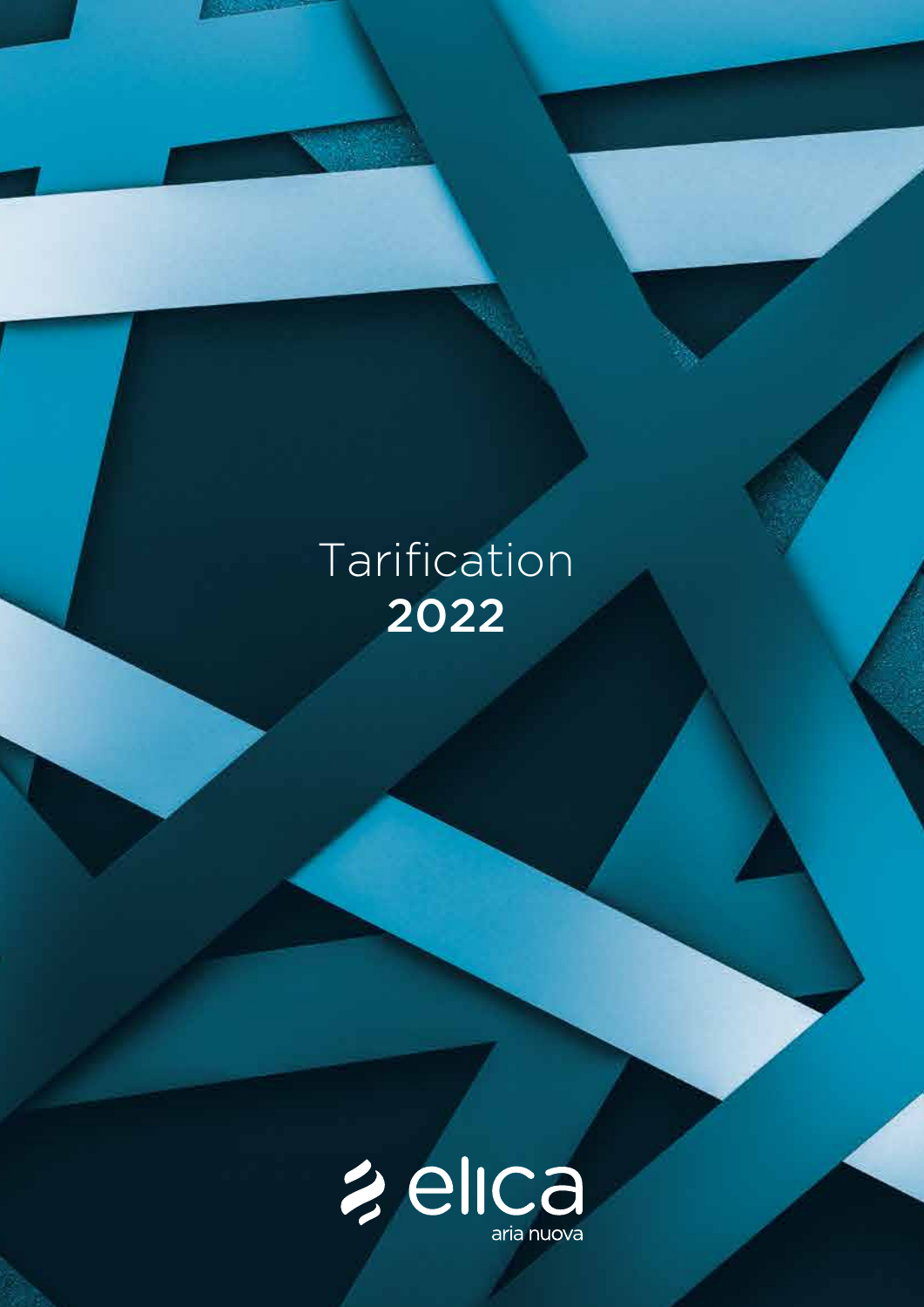Prix valides à partir du 1er février 2022. Richtverkoopprijzen geldig vanaf 1 februari 2022.

Les prix des hottes et plaques aspirantes sont TTC, hors Ecoparticipation. De prijzen van afzuigkappen en kookplaten zijn inclusief BTW, exclusief Eco-participatie.

Les prix mentionnés sont purement indicatifs et sont fixés librement par le revendeur. Alle vermelde prijzen zijn indicatief en kunnen door de verkoper gewijzigd worden.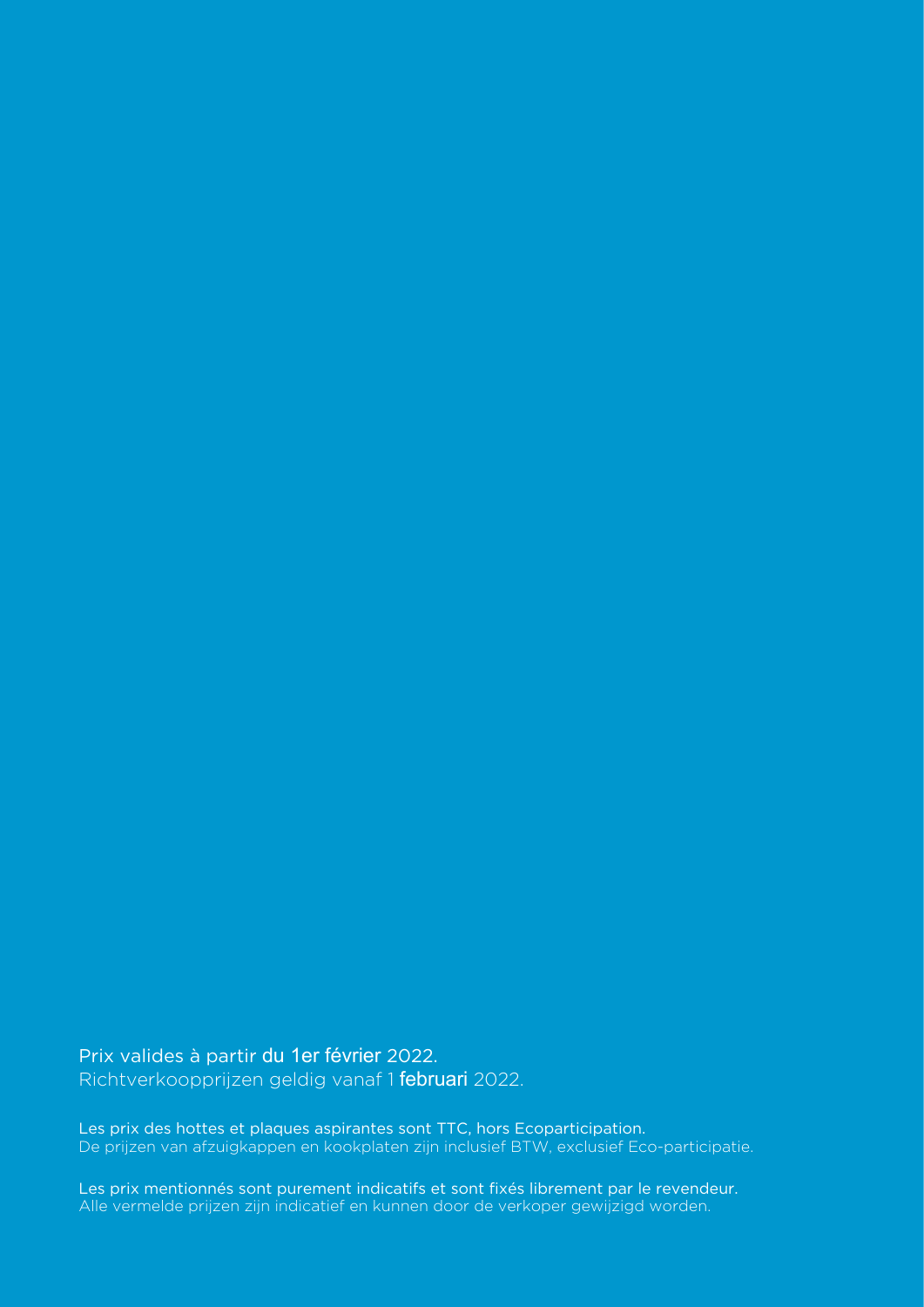

| <b>FAMILLE</b>                                           | <b>MODÈLES</b>                     | <b>DESCRIPTION</b>                          | <b>REFÉRENCE</b>  | <b>PRIX PUBLIC</b><br><b>TTC HORS ECO-</b><br><b>PARTICIPATION</b> | <b>PAGE</b><br>CAT.   |
|----------------------------------------------------------|------------------------------------|---------------------------------------------|-------------------|--------------------------------------------------------------------|-----------------------|
| <b>FAMILIE</b>                                           | <b>MODELLEN</b>                    | <b>OMSCHRIJVING</b>                         | <b>REFERENTIE</b> | <b>VP INCL. BTW</b><br>ZONDER RÉCUPEL                              | <b>PAGINA</b><br>CAT. |
| <b>NIKOLATESLA</b><br>NIKOLATESLA                        | NIKOLATESLA ONE<br>NIKOLATESLA ONE | NIKOLATESLA BL/A/83                         | PRF0120977A       | 2.699,99€                                                          | 33                    |
|                                                          |                                    | NIKOLATESLA BL/F/83                         | PRF0120978A       | 2.999,99 €                                                         | 33                    |
|                                                          |                                    | NIKOLATESLA HP BL/A/83                      | PRF0120975A       | 3.599,99 €                                                         | 33                    |
|                                                          |                                    | NIKOLATESLA HP BL/F/83                      | PRF0120976A       | 3.899,99 €                                                         | 33                    |
|                                                          | NIKOLATESLA FIT                    | NIKOLATESLA FIT BL/A/60                     | PRF0167053        | 1.999,99 €                                                         | 51                    |
|                                                          |                                    | NIKOLATESLA FIT BL/A/72                     | PRF0167054        | 2.199,99€                                                          | 51                    |
|                                                          | NIKOLATESLA<br><b>FLAME</b>        | NIKOLATESLA FLAME BL/A/88                   | PRF0147740A       | 2.149,99€                                                          | 45                    |
|                                                          |                                    | NIKOLATESLA FLAME BL/F/88                   | PRF0147741A       | 2.399,99 €                                                         | 45                    |
|                                                          |                                    | NIKOLATESLA FLAME GR/A/88                   | PRF0147742A       | 2.149,99€                                                          | 45                    |
|                                                          |                                    | NIKOLATESLA FLAME GR/F/88                   | PRF0147743A       | 2.399,99 €                                                         | 45                    |
|                                                          |                                    | NIKOLATESLA LIBRA NIKOLATESLA LIBRA BL/A/83 | PRF0147744A       | 2.999,99€                                                          | 37                    |
|                                                          |                                    | NIKOLATESLA LIBRA BL/F/83                   | PRF0147745A       | 3.299,99 €                                                         | 37                    |
|                                                          |                                    | NIKOLATESLA LIBRA WH/A/83                   | PRF0147774A       | 2.999,99€                                                          | 37                    |
|                                                          |                                    | NIKOLATESLA LIBRA WH/F/83                   | PRF0147775A       | 3.299,99 €                                                         | 37                    |
|                                                          |                                    | NIKOLATESLA PRIME NIKOLATESLA PRIME BL/A/83 | PRF0138475A       | 2.399,99 €                                                         | 41                    |
|                                                          |                                    | NIKOLATESLA PRIME BL/F/83                   | PRF0143159A       | 2.599,99€                                                          | 41                    |
|                                                          |                                    | NIKOLATESLA PRIME+ BL/A/83                  | PRF0155873A       | 2.499,99 €                                                         | 41                    |
|                                                          |                                    | NIKOLATESLA PRIME+ BL/F/83                  | PRF0155874A       | 2.699,99€                                                          | 41                    |
|                                                          | NIKOLATESLA<br><b>SWITCH</b>       | NIKOLATESLA SWITCH BL/A/83                  | PRF0146212A       | 3.499,99€                                                          | 29                    |
|                                                          |                                    | NIKOLATESLA SWITCH BL/F/83                  | PRF0146210A       | 3.899,99 €                                                         | 29                    |
|                                                          |                                    | NIKOLATESLA SWITCH WH/A/83                  | PRF0146216A       | 3.499,99 €                                                         | 29                    |
|                                                          |                                    | NIKOLATESLA SWITCH WH/F/83                  | PRF0146213A       | 3.899,99 €                                                         | 29                    |
| <b>ARCH &amp; LIGHTAIR</b><br><b>ARCH &amp; LIGHTAIR</b> | <b>IKONA LIGHT</b>                 | IKONA MAXXI PURE BL MAT/F/120               | PRF0171195        | 2.299,99€                                                          | 81                    |
|                                                          |                                    | IKONA MAXXI PURE IX/F/120                   | PRF0171196        | 2.299,99€                                                          | 81                    |
|                                                          | <b>NUAGE</b>                       | NUAGE DRYWALL/F/75                          | PRF0096484        | 1.679,99€                                                          | 87                    |
|                                                          |                                    | NUAGE PAINTABLE/F/75                        | PRF0098374        | 1.779,99€                                                          | 87                    |
|                                                          | <b>YE</b>                          | <b>YE WH/A/66</b>                           | PRF0098375        | 5.499,99€                                                          | 91                    |
|                                                          | OPEN SUITE                         | OPEN SUITE BL MAT/F/160                     | PRF0167007        | 4.299,99€                                                          | 71                    |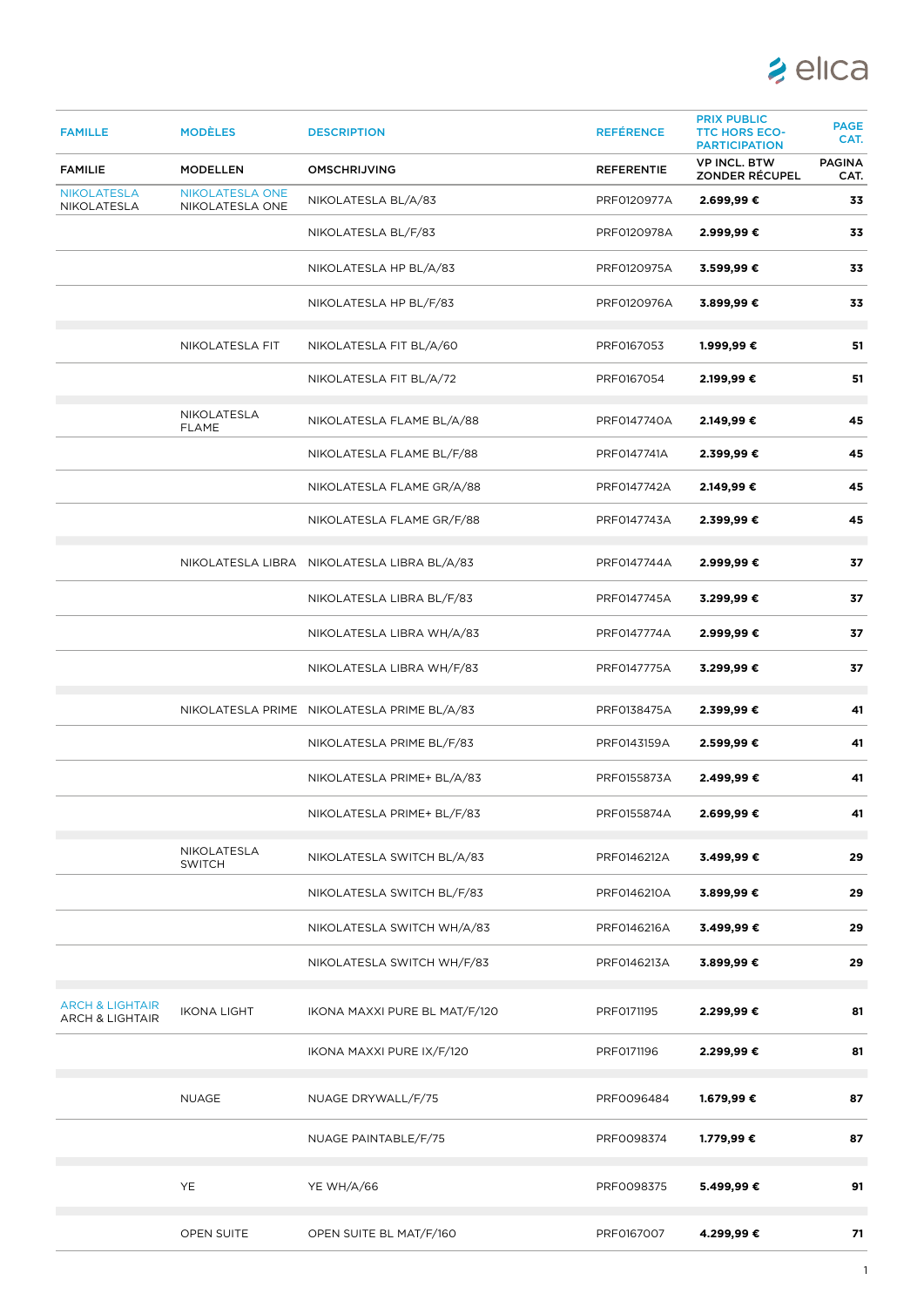| <b>FAMILLE</b>              | <b>MODÈLES</b>  | <b>DESCRIPTION</b>               | <b>REFÉRENCE</b>  | <b>PRIX PUBLIC</b><br><b>TTC HORS ECO-</b><br><b>PARTICIPATION</b> | <b>PAGE</b><br>CAT.   |
|-----------------------------|-----------------|----------------------------------|-------------------|--------------------------------------------------------------------|-----------------------|
| <b>FAMILIE</b>              | <b>MODELLEN</b> | <b>OMSCHRIJVING</b>              | <b>REFERENTIE</b> | <b>VP INCL. BTW</b><br><b>ZONDER RÉCUPEL</b>                       | <b>PAGINA</b><br>CAT. |
|                             |                 | OPEN SUITE BL MAT/F/80           | PRF0166703        | 2.799,99€                                                          | 71                    |
|                             |                 | OPEN SUITE SUPERIOR BL MAT/F/160 | PRF0166771        | 4.299,99 €                                                         | 65                    |
|                             |                 | OPEN SUITE SUPERIOR BL MAT/F/80  | PRF0165965        | 2.799,99 €                                                         | 65                    |
| <b>MURALE</b><br>WANDKEUKEN | <b>ACUTA</b>    | ACUTA IX/F/100                   | PRF0121267A       | 1.379,99 €                                                         | 165                   |
|                             | ADELE           | ADÉLE BL MAT/A/60                | PRF0167318        | 599,99€                                                            | 113                   |
|                             |                 | ADÉLE BL MAT/A/90                | PRF0167317        | 649,99€                                                            | 113                   |
|                             |                 | ADÉLE BLIX/A/60                  | PRF0167314        | 599,99€                                                            | 113                   |
|                             |                 | ADÉLE BLIX/A/90                  | PRF0167315        | 649,99€                                                            | 113                   |
|                             | APLOMB          | APLOMB BL/A/60                   | PRF0166938        | 599,99€                                                            | 157                   |
|                             |                 | APLOMB BL/A/90                   | PRF0166939        | 659,99€                                                            | 157                   |
|                             |                 | APLOMB WH/A/60                   | PRF0166940        | 599,99€                                                            | 157                   |
|                             |                 | APLOMB WH/A/90                   | PRF0166941        | 659,99€                                                            | 157                   |
|                             | <b>BELT</b>     | BELT BL/F/55                     | PRF0034211C       | 599,99€                                                            | 158                   |
|                             |                 | BELT BL/F/80                     | PRF0032793C       | 699,99€                                                            | 158                   |
|                             |                 | BELT IX/F/55                     | PRF0034012C       | 599,99€                                                            | 158                   |
|                             |                 | BELT IX/F/80                     | PRF0033852C       | 699,99€                                                            | 158                   |
|                             |                 | BELT WH/F/55                     | PRF0038445C       | 599,99€                                                            | 158                   |
|                             |                 | BELT WH/F/80                     | PRF0038443C       | 699,99€                                                            | 158                   |
|                             | <b>BIO</b>      | BIO WH/A 90 ROVERE               | PRF0147266        | 1.799,99€                                                          | 103                   |
|                             | <b>BLOOM</b>    | BLOOM BL/A/85                    | PRF0164459        | 899,99€                                                            | 153                   |
|                             |                 | BLOOM GR/A/85                    | PRF0164462        | 899,99€                                                            | 153                   |
|                             | <b>BLOOM S</b>  | BLOOM-S DEKT/A/85                | PRF0164475        | 1.249,99€                                                          | 143                   |
|                             |                 | BLOOM-S WH/A/85                  | PRF0164490        | 1.149,99 €                                                         | 143                   |
|                             | <b>ELEKTRA</b>  | ELEKTRA IX/F/55                  | PRF0006407B       | 599,99€                                                            | 159                   |
|                             |                 | ELEKTRA IX/F/80                  | PRF0006872B       | 699,99€                                                            | 159                   |
|                             | <b>ELLE</b>     | ELLE BL/F/80                     | PRF0094251        | 1.149,99€                                                          | 151                   |
|                             |                 | ELLE WH/F/80                     | PRF0097706        | 1.149,99 €                                                         | 151                   |
|                             | GALAXY          | GALAXY BLIX/A/80                 | PRF0008948B       | 849,99€                                                            | 115                   |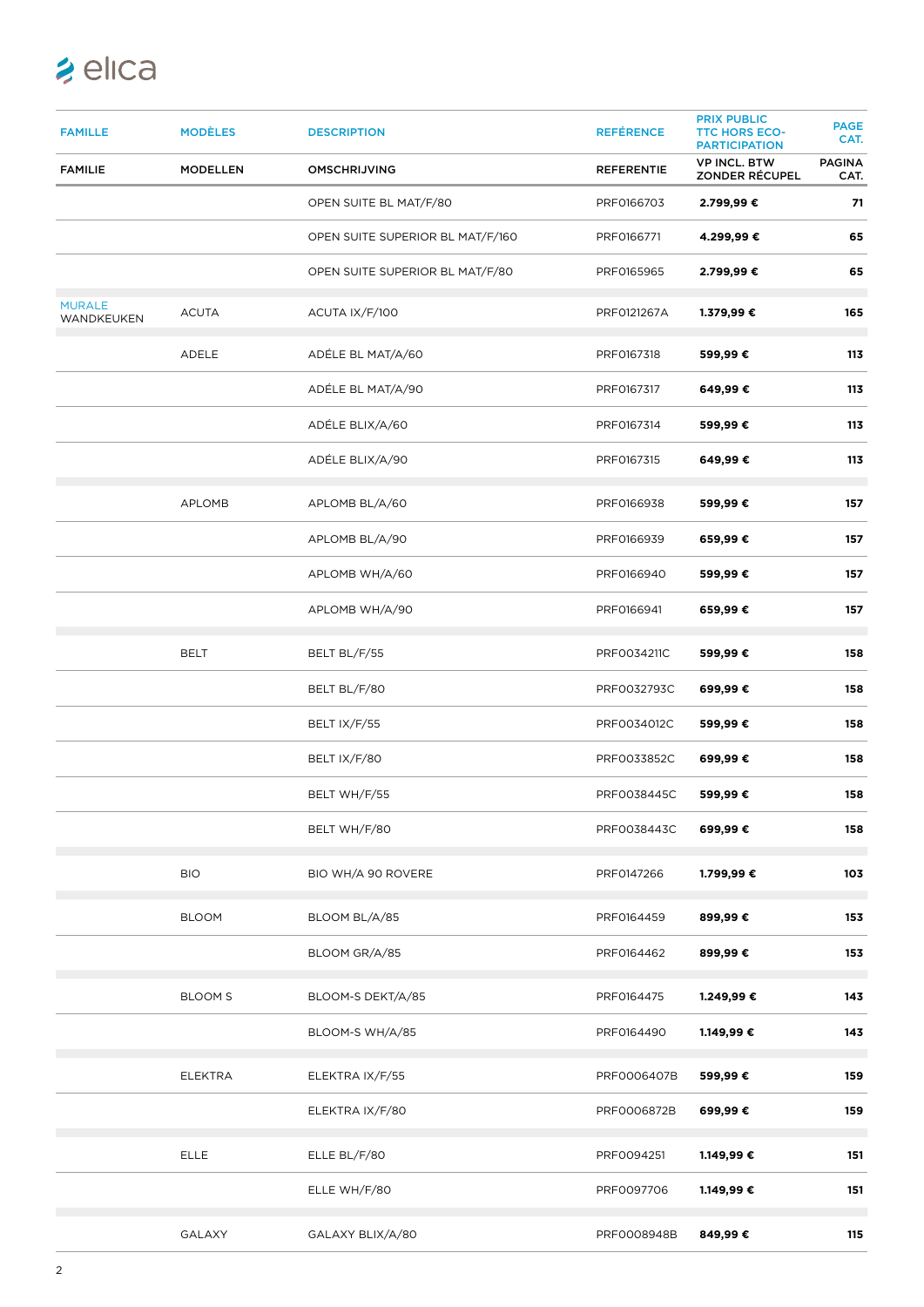

| <b>FAMILLE</b> | <b>MODÈLES</b>   | <b>DESCRIPTION</b>       | <b>REFÉRENCE</b>  | <b>PRIX PUBLIC</b><br><b>TTC HORS ECO-</b><br><b>PARTICIPATION</b> | <b>PAGE</b><br>CAT.   |
|----------------|------------------|--------------------------|-------------------|--------------------------------------------------------------------|-----------------------|
| <b>FAMILIE</b> | <b>MODELLEN</b>  | <b>OMSCHRIJVING</b>      | <b>REFERENTIE</b> | <b>VP INCL. BTW</b><br><b>ZONDER RÉCUPEL</b>                       | <b>PAGINA</b><br>CAT. |
|                | <b>HAIKU</b>     | HAIKU BL/A/120           | PRF0146266        | 1.799,99 €                                                         | 97                    |
|                |                  | HAIKU BL/A/32            | PRF0146263        | 1.449,99 €                                                         | 97                    |
|                |                  | HAIKU BL/A/60            | PRF0146264        | 1.549,99€                                                          | 97                    |
|                |                  | HAIKU BL/A/90            | PRF0146265        | 1.679,99 €                                                         | 97                    |
|                |                  | HAIKU IX/A/120           | PRF0146257        | 1.549,99€                                                          | 97                    |
|                |                  | HAIKU IX/A/32            | PRF0146254        | 1.199,99 €                                                         | 97                    |
|                |                  | HAIKU IX/A/60            | PRF0146255        | 1.299,99€                                                          | 97                    |
|                |                  | HAIKU IX/A/90            | PRF0146256        | 1.449,99 €                                                         | 97                    |
|                |                  | HAIKU WH/A/120           | PRF0146270        | 1.899,99€                                                          | 97                    |
|                |                  | HAIKU WH/A/32            | PRF0146267        | 1.549,99 €                                                         | 97                    |
|                |                  | HAIKU WH/A/60            | PRF0146268        | 1.679,99€                                                          | 97                    |
|                |                  | HAIKU WH/A/90            | PRF0146269        | 1.799,99 €                                                         | 97                    |
|                | <b>JOY</b>       | JOY BLIX/A/60            | PRF0104625A       | 449,99€                                                            | 114                   |
|                |                  | JOY BLIX/A/90            | PRF0104626A       | 479,99€                                                            | 114                   |
|                | L'ESSENZA        | L'ESSENZA BL/A/60        | PRF0117403A       | 729,99€                                                            | 160                   |
|                |                  | L'ESSENZA BL/A/90        | PRF0117374A       | 829,99€                                                            | 160                   |
|                |                  | L'ESSENZA WH/A/60        | PRF0124233A       | 729,99€                                                            | 160                   |
|                |                  | L'ESSENZA WH/A/90        | PRF0124234A       | 829,99€                                                            | 160                   |
|                | LOL              | LOL BL/A/60              | PRF0097782A       | 579,99€                                                            | 117                   |
|                |                  | LOL BL/A/90              | PRF0097906A       | 629,99€                                                            | 117                   |
|                |                  | LOL IX/A/60              | PRF0097149A       | 579,99€                                                            | 117                   |
|                |                  | LOL IX/A/90              | PRF0097323A       | 629,99€                                                            | 117                   |
|                |                  | LOL BL/A/60 MOON EDITION | PRF0159784A       | 579,99€                                                            | 117                   |
|                |                  | LOL BL/A/90 MOON EDITION | PRF0159785A       | 629,99€                                                            | 117                   |
|                | <b>MAJESTIC</b>  | MAJESTIC BL/A/60         | PRF0117381A       | 849,99€                                                            | 147                   |
|                |                  | MAJESTIC BL/A/90         | PRF0116967A       | 949,99€                                                            | 147                   |
|                |                  | MAJESTIC WH/A/60         | PRF0124235A       | 849,99€                                                            | 147                   |
|                |                  | MAJESTIC WH/A/90         | PRF0124236A       | 949,99€                                                            | 147                   |
|                | MAJESTIC NO DRIP | MAJESTIC NO DRIP BL/A/60 | PRF0147731        | 1.149,99€                                                          | 145                   |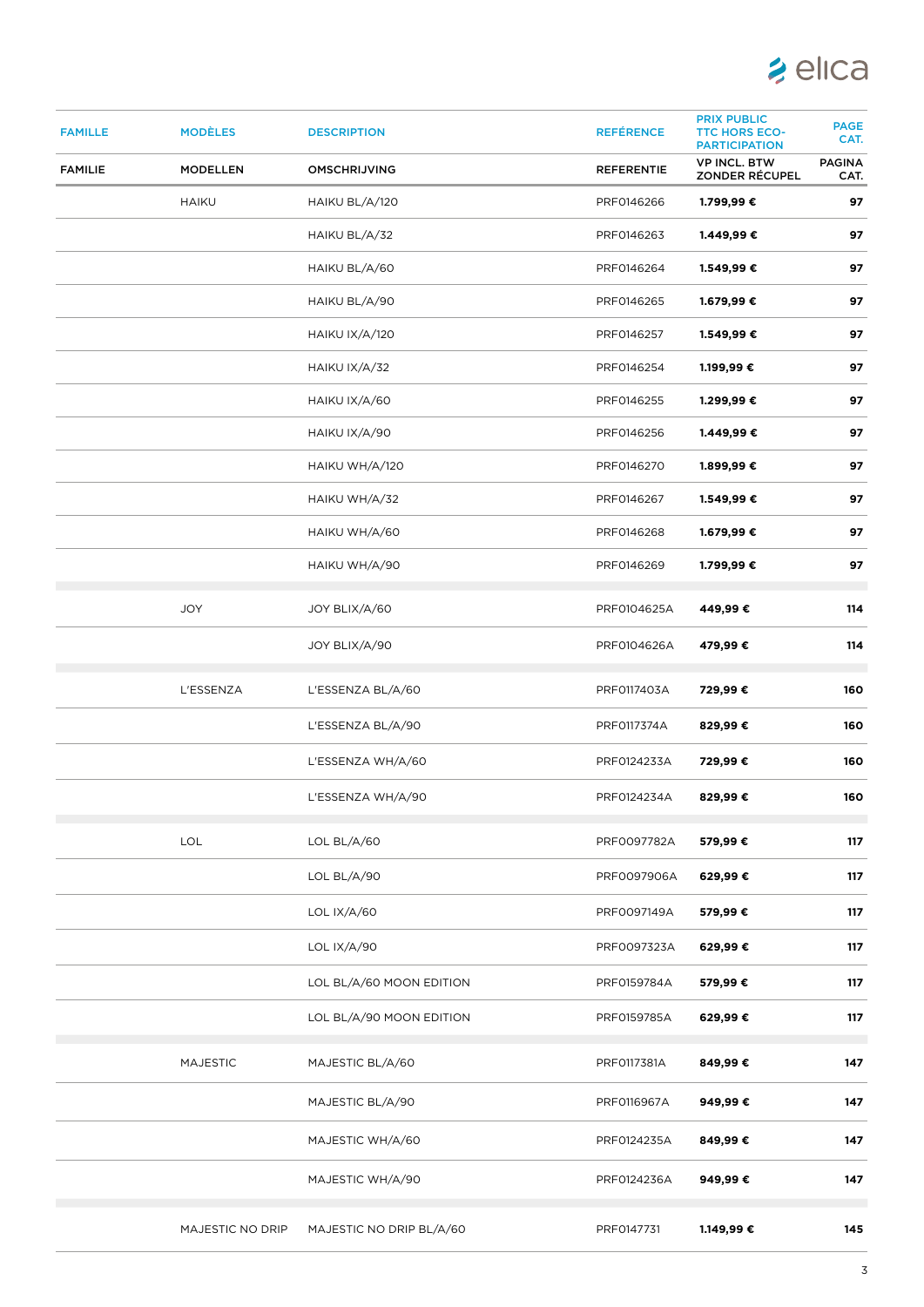| <b>FAMILLE</b> | <b>MODÈLES</b>   | <b>DESCRIPTION</b>       | <b>REFÉRENCE</b>  | <b>PRIX PUBLIC</b><br><b>TTC HORS ECO-</b><br><b>PARTICIPATION</b> | <b>PAGE</b><br>CAT.   |
|----------------|------------------|--------------------------|-------------------|--------------------------------------------------------------------|-----------------------|
| <b>FAMILIE</b> | <b>MODELLEN</b>  | <b>OMSCHRIJVING</b>      | <b>REFERENTIE</b> | <b>VP INCL. BTW</b><br><b>ZONDER RÉCUPEL</b>                       | <b>PAGINA</b><br>CAT. |
|                | MAJESTIC NO DRIP | MAJESTIC NO DRIP BL/A/90 | PRF0147732        | 1.199,99 €                                                         | 145                   |
|                | <b>METEORITE</b> | METEORITE IX/A/120       | PRF0147273        | 1.549,99€                                                          | 105                   |
|                |                  | METEORITE IX/A/90        | PRF0147272        | 1.449,99€                                                          | 105                   |
|                | MINI OM          | MINI OM BL/F/55          | 61614583A         | 1.849,99 €                                                         | 149                   |
|                |                  | MINI OM WH/F/55          | 61614584A         | 1.849,99 €                                                         | 149                   |
|                | <b>MISSY</b>     | MISSY BL/A/60            | PRF0151543        | 189,99€                                                            | 164                   |
|                |                  | MISSY BL/A/90            | PRF0151544        | 229,99€                                                            | 164                   |
|                |                  | MISSY PB IX/A/60         | PRF0091761B       | 199,99€                                                            | 164                   |
|                |                  | MISSY PB IX/A/90         | PRF0091763B       | 239,99€                                                            | 164                   |
|                | OM AIR           | OM AIR BEAUTY/F/75       | PRF0100137        | 2.999,99€                                                          | 148                   |
|                |                  | OM AIR BL/F/75           | PRF0094744        | 2.869,99 €                                                         | 148                   |
|                |                  | OM AIR NATURE/F/75       | PRF0100231        | 2.999,99 €                                                         | 148                   |
|                |                  | OM AIR POP/F/75          | PRF0098373        | 2.999,99€                                                          | 148                   |
|                |                  | OM AIR VINTAGE/F/75      | PRF0100138        | 2.999,99 €                                                         | 148                   |
|                |                  | OM AIR WH/F/75           | PRF0094734        | 2.869,99 €                                                         | 148                   |
|                | <b>PLAT</b>      | PLAT BL/F/55             | PRF0164946        | 899,99€                                                            | 131                   |
|                |                  | PLAT BL/F/80             | PRF0164874        | 999,99€                                                            | 131                   |
|                |                  | PLAT WH/F/55             | PRF0165707        | 899,99€                                                            | 131                   |
|                |                  | PLAT WH/F/80             | PRF0165712        | 999,99€                                                            | 131                   |
|                | REEF             | REEF A IX/A/60           | PRF0150289        | 419,99€                                                            | 121                   |
|                |                  | REEF A IX/A/90           | PRF0150288        | 449,99€                                                            | 121                   |
|                | <b>RULES</b>     | RULES BL/F/60            | PRF0163752        | 889,99 €                                                           | 137                   |
|                |                  | RULES BL/F/90            | PRF0163751        | 939,99€                                                            | 137                   |
|                |                  | RULES BL/F/120           | PRF0163753        | 1.099,99€                                                          | 137                   |
|                |                  | RULES DEKT/F/60          | PRF0163755        | 1.199,99 €                                                         | 137                   |
|                |                  | RULES DEKT/F/90          | PRF0163754        | 1.299,99€                                                          | 137                   |
|                |                  | RULES DEKT/F/120         | PRF0163756        | 1.499,99€                                                          | 137                   |
|                |                  | RULES NAKED/F/60         | PRF0163758        | 899,99€                                                            | 137                   |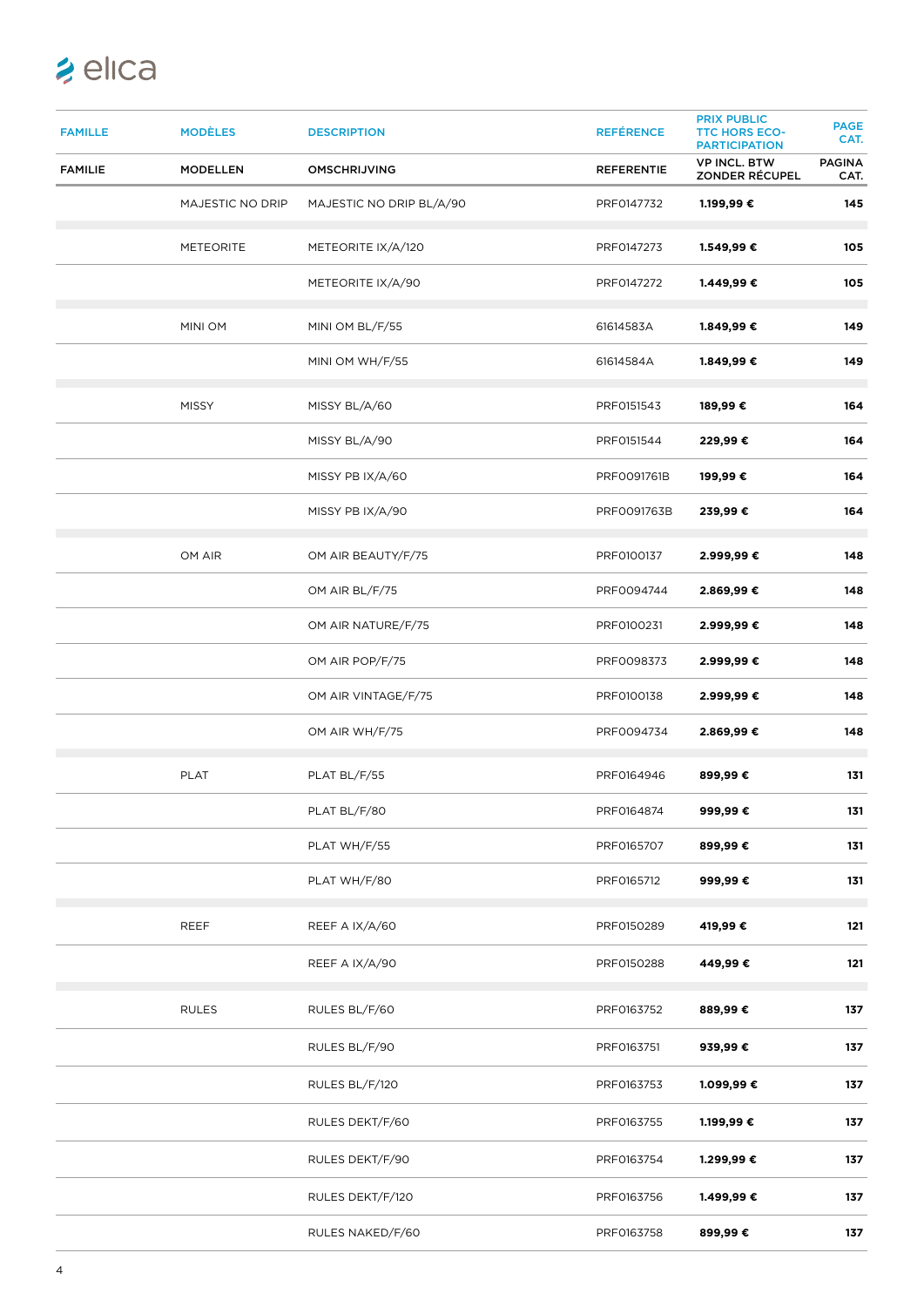

| <b>FAMILLE</b> | <b>MODÈLES</b>    | <b>DESCRIPTION</b>          | <b>REFÉRENCE</b>  | <b>PRIX PUBLIC</b><br><b>TTC HORS ECO-</b><br><b>PARTICIPATION</b> | <b>PAGE</b><br>CAT.   |
|----------------|-------------------|-----------------------------|-------------------|--------------------------------------------------------------------|-----------------------|
| <b>FAMILIE</b> | <b>MODELLEN</b>   | <b>OMSCHRIJVING</b>         | <b>REFERENTIE</b> | <b>VP INCL. BTW</b><br><b>ZONDER RÉCUPEL</b>                       | <b>PAGINA</b><br>CAT. |
|                |                   | RULES NAKED/F/90            | PRF0163757        | 959,99€                                                            | 137                   |
|                |                   | RULES NAKED/F/120           | PRF0163759        | 1.139,99 €                                                         | 137                   |
|                | SHEEN S           | SHEEN-S BL/A/60             | PRF0166928        | 539,99€                                                            | 161                   |
|                |                   | SHEEN-S BL/A/90             | PRF0166929        | 599,99€                                                            | 161                   |
|                |                   | SHEEN-S WH/A/60             | PRF0166930        | 539,99€                                                            | 161                   |
|                |                   | SHEEN-S WH/A/90             | PRF0166931        | 599,99€                                                            | 161                   |
|                | <b>SHIRE</b>      | SHIRE BL/A/60               | PRF0119819A       | 479,99€                                                            | 162                   |
|                |                   | SHIRE BL/A/90               | PRF0119829A       | 539,99€                                                            | 162                   |
|                |                   | SHIRE WH/A/60               | PRF0119823A       | 479,99€                                                            | 162                   |
|                |                   | SHIRE WH/A/90               | PRF0119828A       | 539,99€                                                            | 162                   |
|                | SPOT NG           | SPOT URBAN CAST IRON/A/90   | PRF0147736        | 479,99€                                                            | 119                   |
|                |                   | SPOT URBAN ZINC/A/90        | PRF0147737        | 479,99€                                                            | 119                   |
|                | <b>SPOT PLUS</b>  | SPOT PLUS IX/A/120          | PRF0100242A       | 769,99€                                                            | 118                   |
|                |                   | SPOT PLUS IX/A/60           | PRF0097374A       | 599,99€                                                            | 118                   |
|                |                   | SPOT PLUS IX/A/90           | PRF0097373A       | 659,99€                                                            | 118                   |
|                | <b>STRIPE</b>     | STRIPE BL/A/80              | PRF0164806        | 749,99€                                                            | 155                   |
|                |                   | STRIPE WH/A/80              | PRF0164805        | 749,99€                                                            | 155                   |
|                |                   | STRIPE URBAN CAST IRON/A/90 | PRF0147738        | 839,99€                                                            | 154                   |
|                |                   | STRIPE URBAN ZINC/A/90      | PRF0147739        | 839,99€                                                            | 154                   |
|                | <b>STRIPE LUX</b> | STRIPE BL/A/60/LX           | PRF0100990C       | 659,99€                                                            | 155                   |
|                |                   | STRIPE BL/A/90/LX           | PRF0100991C       | 769,99€                                                            | 155                   |
|                |                   | STRIPE IX/A/60/LX           | PRF0100992C       | 659,99€                                                            | 155                   |
|                |                   | STRIPE IX/A/90/LX           | PRF0100993C       | 769,99€                                                            | 155                   |
|                |                   | STRIPE WH/A/60/LX           | PRF0100994C       | 659,99€                                                            | 155                   |
|                |                   | STRIPE WH/A/90/LX           | PRF0100995C       | 769,99€                                                            | 155                   |
|                | <b>SUN LITE</b>   | SUN LITE IX/A/60            | PRF0168124        | 329,99€                                                            | 163                   |
|                |                   | SUN LITE IX/A/90            | PRF0168130        | 369,99€                                                            | 163                   |
|                | SUPER PLAT        | SUPER PLAT BL/F/80          | PRF0164980        | 1.379,99 €                                                         | 125                   |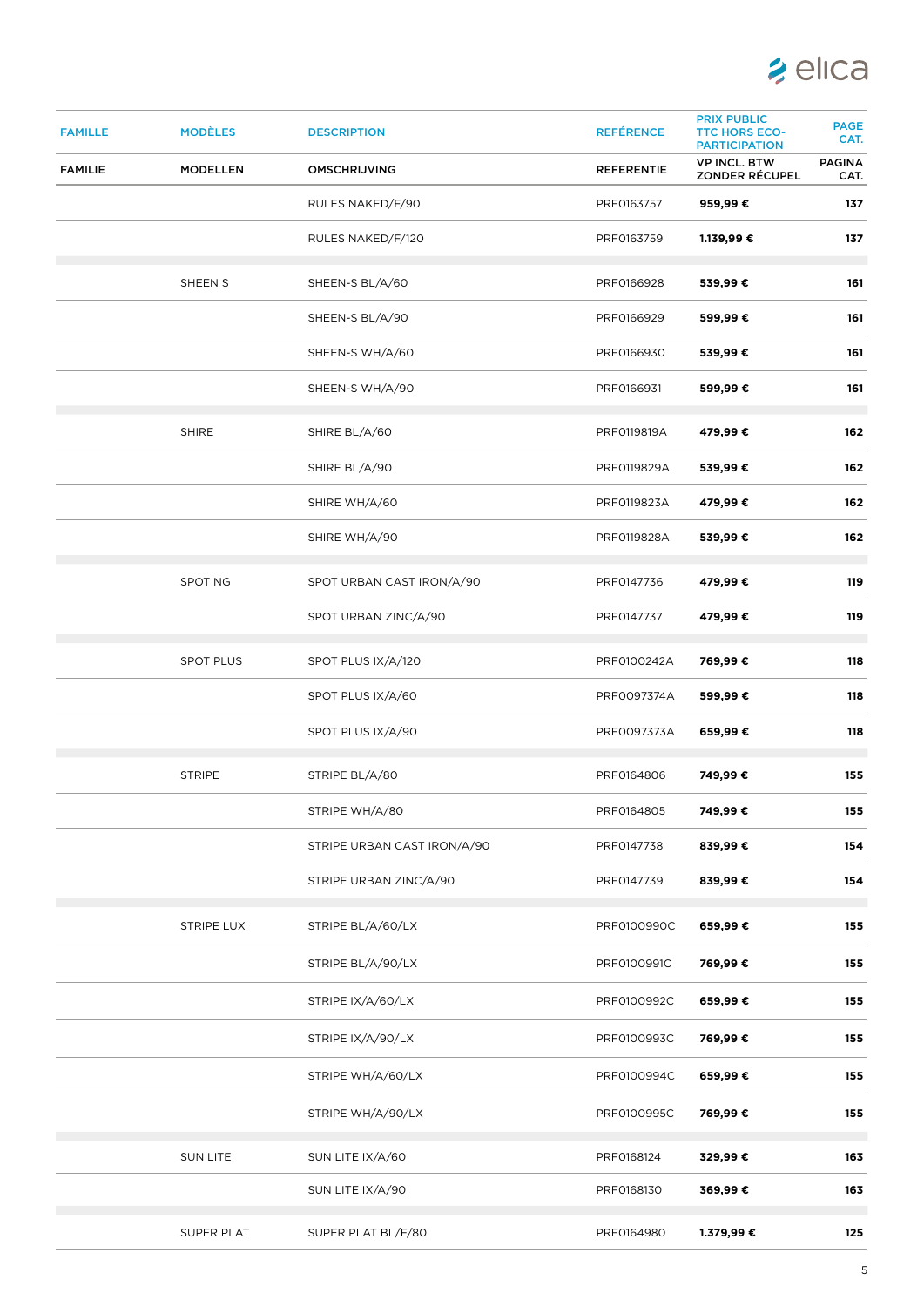| <b>FAMILLE</b>                  | <b>MODÈLES</b>     | <b>DESCRIPTION</b>       | <b>REFÉRENCE</b>  | <b>PRIX PUBLIC</b><br><b>TTC HORS ECO-</b><br><b>PARTICIPATION</b> | <b>PAGE</b><br>CAT.   |
|---------------------------------|--------------------|--------------------------|-------------------|--------------------------------------------------------------------|-----------------------|
| <b>FAMILIE</b>                  | <b>MODELLEN</b>    | <b>OMSCHRIJVING</b>      | <b>REFERENTIE</b> | <b>VP INCL. BTW</b><br><b>ZONDER RÉCUPEL</b>                       | <b>PAGINA</b><br>CAT. |
|                                 |                    | SUPER PLAT GR/F/80       | PRF0165017        | 1.379,99€                                                          | 125                   |
|                                 | SWEET              | SWEET CAST IRON/A/85+CAM | PRF0167319        | 1.149,99 €                                                         | 109                   |
|                                 |                    | SWEET CAST IRON/F/85     | PRF0120702A       | 999,99€                                                            | 109                   |
|                                 |                    | SWEET COPPER/A/85+CAM    | PRF0167324        | 1.149,99 €                                                         | 109                   |
|                                 |                    | SWEET COPPER/F/85        | PRF0120672A       | 999,99€                                                            | 109                   |
|                                 |                    | SWEET IVORY F/85         | PRF0043033A       | 999,99€                                                            | 109                   |
|                                 |                    | SWEET IVORY/A/85+CAM     | PRF0167322        | 1.149,99 €                                                         | 109                   |
|                                 |                    | SWEET PELTROX/A/85+CAM   | PRF0167323        | 1.149,99 €                                                         | 109                   |
|                                 |                    | SWEET PELTROX/F/85       | PRF0120689A       | 999,99€                                                            | 109                   |
|                                 |                    | SWEET UMBER F/85         | PRF0043031A       | 999,99€                                                            | 109                   |
|                                 |                    | SWEET UMBER/A/85+CAM     | PRF0167321        | 1.149,99 €                                                         | 109                   |
|                                 |                    | SWEET WHITE F/85         | PRF0043030A       | 999,99€                                                            | 109                   |
|                                 |                    | SWEET WHITE/A/85+CAM     | PRF0167320        | 1.149,99 €                                                         | 109                   |
|                                 | <b>THIN</b>        | THIN IX/A/60             | PRF0144970        | 839,99€                                                            | 116                   |
|                                 |                    | THIN IX/A/90             | PRF0144969        | 899,99€                                                            | 116                   |
|                                 |                    | THIN IX/A/120            | PRF0144972        | 999,99€                                                            | 116                   |
|                                 | <b>TRIBE</b>       | TRIBE A IX/A/60          | PRF0150292        | 419,99€                                                            | 120                   |
|                                 |                    | TRIBE A IX/A/90          | PRF0150291        | 449,99€                                                            | 120                   |
|                                 | <b>VERTIGO</b>     | VERTIGO BL/F/90          | PRF0079553C       | 899,99€                                                            | 150                   |
|                                 |                    | VERTIGO BL/F/120         | PRF0079555C       | 999,99€                                                            | 150                   |
|                                 |                    | VERTIGO WH/F/90          | PRF0079554C       | 899,99€                                                            | 150                   |
|                                 |                    | VERTIGO WH/F/120         | PRF0079556C       | 999,99€                                                            | 150                   |
| <b>SUSPENDUE</b><br>VRIJHANGEND | <b>EDITH</b>       | EDITH CLASSIC/F/50       | PRF0098360        | 2.299,99€                                                          | 231                   |
|                                 |                    | EDITH HEAVYMETAL /F/50   | PRF0098364        | 2.299,99€                                                          | 231                   |
|                                 |                    | EDITH ROCK/F/50          | PRF0098361        | 2.299,99€                                                          | 231                   |
|                                 | EASY UX            | EASY UX BL/F/50          | PRF0120352A       | 999,99€                                                            | 237                   |
|                                 |                    | EASY UX IX/F/50          | PRF0120354A       | 1.099,99€                                                          | 237                   |
|                                 |                    | EASY UX WH/F/50          | PRF0119940A       | 999,99€                                                            | 237                   |
|                                 | <b>IKONA LIGHT</b> | IKONA LIGHT BL MAT/F/60  | PRF0165082        | 899,99€                                                            | 245                   |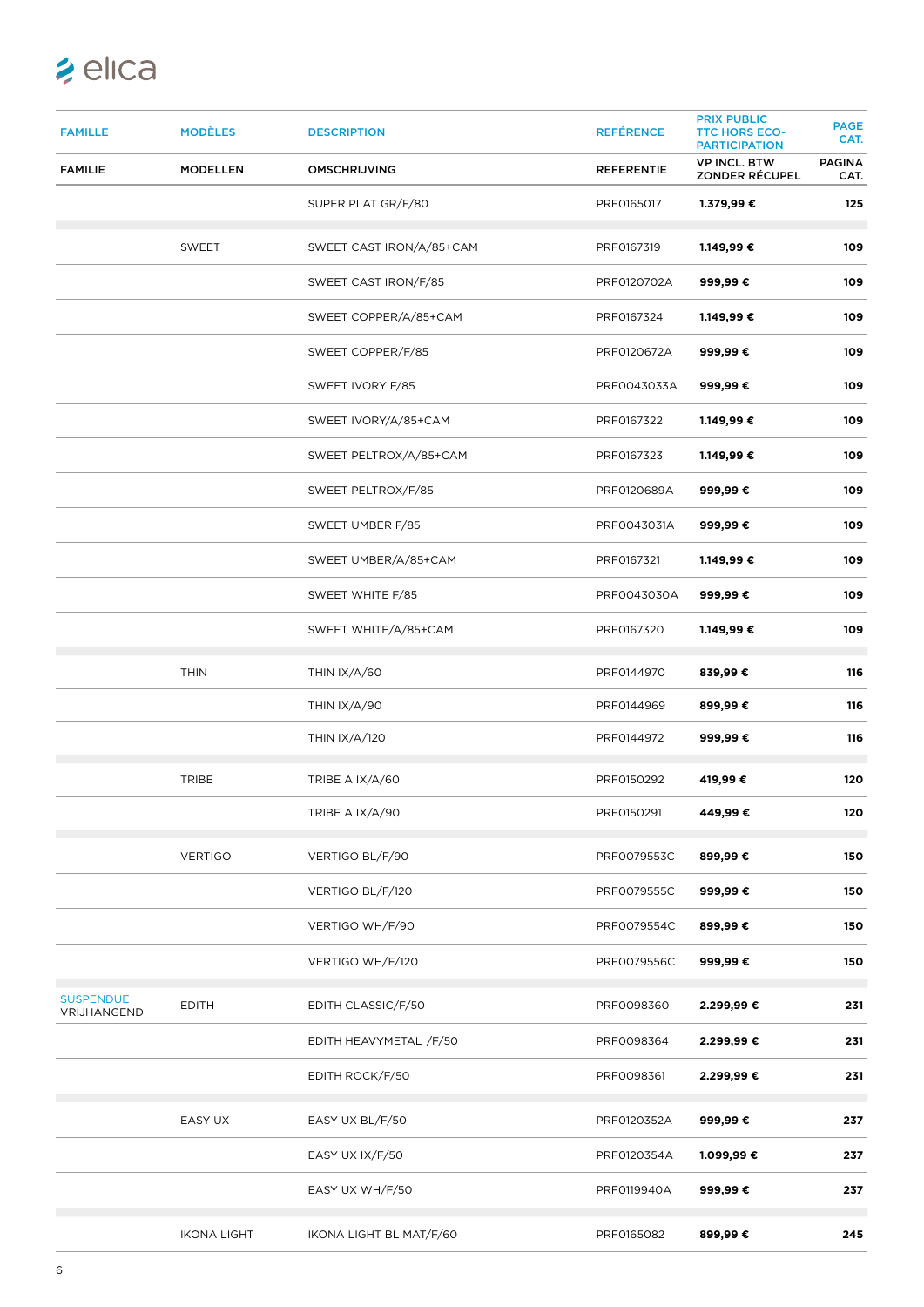

| <b>FAMILLE</b>              | <b>MODÈLES</b>      | <b>DESCRIPTION</b>            | <b>REFÉRENCE</b>  | <b>PRIX PUBLIC</b><br><b>TTC HORS ECO-</b><br><b>PARTICIPATION</b> | <b>PAGE</b><br>CAT.   |
|-----------------------------|---------------------|-------------------------------|-------------------|--------------------------------------------------------------------|-----------------------|
| <b>FAMILIE</b>              | <b>MODELLEN</b>     | <b>OMSCHRIJVING</b>           | <b>REFERENTIE</b> | <b>VP INCL. BTW</b><br>ZONDER RÉCUPEL                              | <b>PAGINA</b><br>CAT. |
|                             |                     | IKONA LIGHT IX/F/60           | PRF0165071        | 999,99€                                                            | 245                   |
|                             |                     | IKONA LIGHT WH/F/60           | PRF0165083        | 899,99€                                                            | 245                   |
|                             | <b>INTERSTELLAR</b> | INTERSTELLAR BL/F/65          | PRF0151809        | 4.999,99€                                                          | 217                   |
|                             |                     | INTERSTELLAR IX/F/65          | PRF0151808        | 4.899,99€                                                          | 217                   |
|                             | <b>JUNO</b>         | JUNO BL/F/50                  | PRF0071970D       | 799,99€                                                            | 246                   |
|                             |                     | JUNO IX/F/50                  | PRF0089651D       | 899,99€                                                            | 246                   |
|                             |                     | JUNO URBAN CAST IRON/F/50     | PRF0147728B       | 949,99€                                                            | 247                   |
|                             |                     | JUNO URBAN ZINC/F/50          | PRF0147730B       | 949,99€                                                            | 247                   |
|                             |                     | JUNO WH/F/50                  | PRF0071972D       | 799,99€                                                            | 246                   |
|                             | <b>PIX</b>          | PIX BL/F/42                   | PRF0146220        | 1.499,99€                                                          | 241                   |
|                             |                     | PIX CONCRETE/F/42             | PRF0146222        | 1.599,99€                                                          | 241                   |
|                             |                     | PIX JEANS/F/42                | PRF0146221        | 1.599,99€                                                          | 241                   |
|                             |                     | PIX WH/F/42                   | PRF0145561        | 1.499,99€                                                          | 241                   |
|                             | SEASHELL            | SEASHELL BL/F/80              | PRF0098393        | 2.999,99 €                                                         | 219                   |
|                             |                     | SEASHELL IX/F/80              | PRF0098394        | 2.999,99 €                                                         | 219                   |
|                             |                     | SEASHELL WH MAT/F/80          | PRF0098392        | 2.999,99€                                                          | 219                   |
|                             |                     | SEASHELL WH/F/80              | PRF0024262A       | 2.999,99€                                                          | 219                   |
|                             | <b>SHINING</b>      | SHINING CAST IRON/F/50        | PRF0120590A       | 2.999,99 €                                                         | 227                   |
|                             |                     | SHINING PELTROX/F/50          | PRF0120497A       | 2.999,99 €                                                         | 227                   |
|                             |                     | SHINING RUST/F/50             | PRF0120528A       | 2.999,99€                                                          | 227                   |
|                             | SUMMILUX            | SUMMILUX CAST IRON/F/50       | PRF0176167        | 2.999,99€                                                          | 223                   |
|                             |                     | SUMMILUX LIGHT GREY/F/50      | PRF0176166        | 2.999,99€                                                          | 223                   |
|                             | WAVE UX             | WAVE UX BL/F/51               | PRF0171193        | 1.499,99€                                                          | 235                   |
|                             |                     | WAVE UX IX/F/51               | PRF0171194        | 1.499,99€                                                          | 235                   |
| <b>ÎLOT</b><br>EILANDKEUKEN | ADELE ISLAND        | ADÉLE IS BL MAT/A/90 X 60     | PRF0167316        | 1.299,99€                                                          | 179                   |
|                             |                     | ADÉLE IS BLIX/A/90 X 60       | PRF0167313        | 1.299,99€                                                          | 179                   |
|                             | <b>BIO ISLAND</b>   | BIO ISLAND WH/A/120X53 ROVERE | PRF0148081        | 2.399,99€                                                          | 175                   |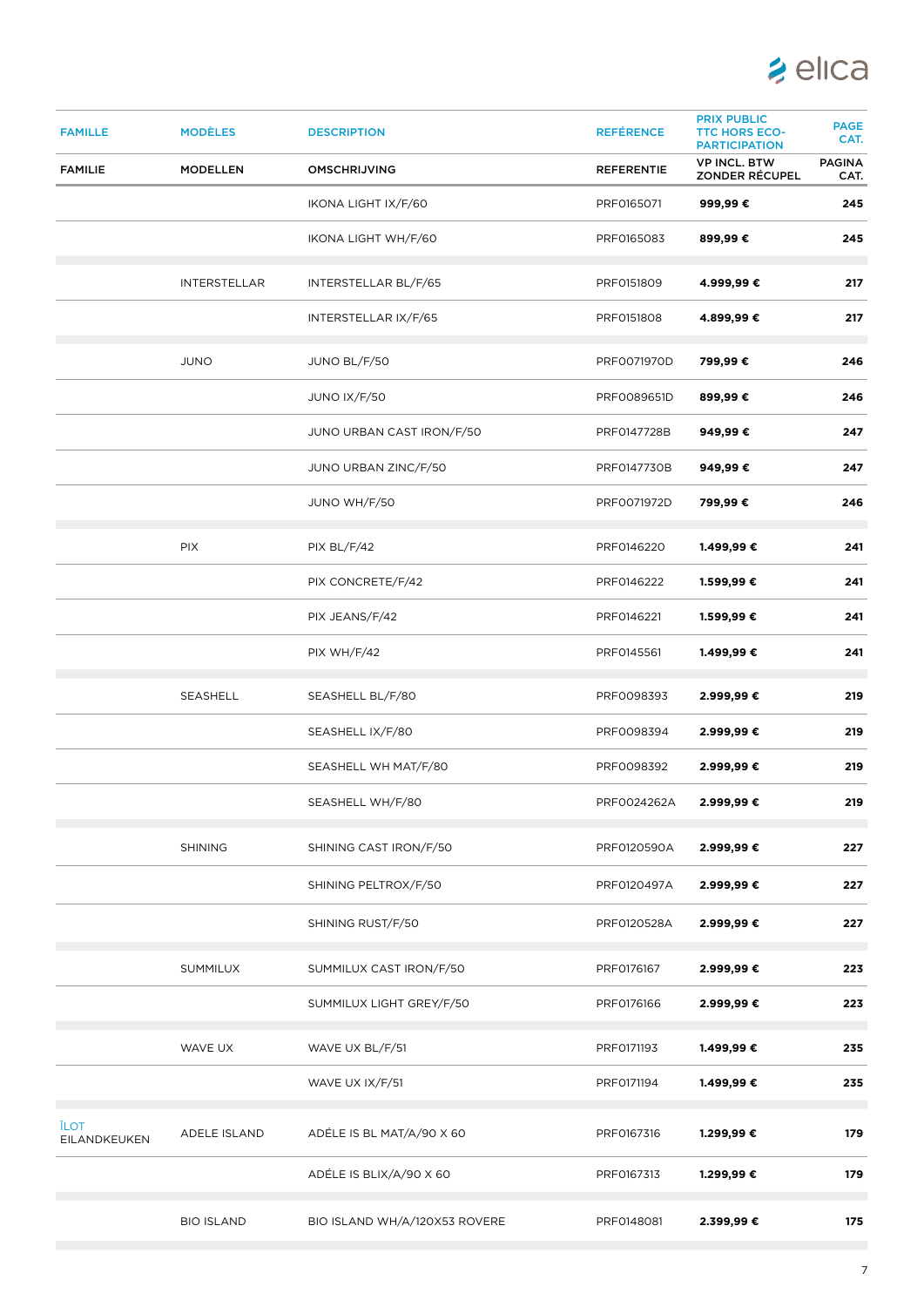| <b>FAMILLE</b>                   | <b>MODÈLES</b>       | <b>DESCRIPTION</b>           | <b>REFÉRENCE</b>  | <b>PRIX PUBLIC</b><br><b>TTC HORS ECO-</b><br><b>PARTICIPATION</b> | <b>PAGE</b><br>CAT.   |
|----------------------------------|----------------------|------------------------------|-------------------|--------------------------------------------------------------------|-----------------------|
| <b>FAMILIE</b>                   | <b>MODELLEN</b>      | <b>OMSCHRIJVING</b>          | <b>REFERENTIE</b> | <b>VP INCL. BTW</b><br><b>ZONDER RÉCUPEL</b>                       | <b>PAGINA</b><br>CAT. |
|                                  | HAIKU ISLAND         | HAIKU ISLAND BL/A/32         | PRF0146285        | 1.549,99 €                                                         | 171                   |
|                                  |                      | HAIKU ISLAND BL/A/120        | PRF0146286        | 2.299,99€                                                          | 171                   |
|                                  |                      | HAIKU ISLAND BL/A/180        | PRF0146287        | 2.599,99€                                                          | 171                   |
|                                  |                      | HAIKU ISLAND IX/A/32         | PRF0146277        | 1.299,99€                                                          | 171                   |
|                                  |                      | HAIKU ISLAND IX/A/120        | PRF0146279        | 2.049,99 €                                                         | 171                   |
|                                  |                      | HAIKU ISLAND IX/A/180        | PRF0146280        | 2.399,99 €                                                         | 171                   |
|                                  |                      | HAIKU ISLAND WH/A/32         | PRF0146289        | 1.799,99€                                                          | 171                   |
|                                  |                      | HAIKU ISLAND WH/A/120        | PRF0146290        | 2.399,99€                                                          | 171                   |
|                                  |                      | HAIKU ISLAND WH/A/180        | PRF0146291        | 2.699,99 €                                                         | 171                   |
|                                  | <b>IKONA</b>         | IKONA BL MAT/A/60            | PRF0164784        | 1.149,99 €                                                         | 183                   |
|                                  | METEORITE ISLAND     | METEORITE ISLAND IX/A/120X60 | PRF0148122        | 2.399,99 €                                                         | 177                   |
|                                  | REEF ISLAND          | REEF A ISLAND IX/A/90X60     | PRF0150290        | 839,99€                                                            | 187                   |
|                                  | SPOT PLUS ISLAND     | SPOT PLUS ISLAND IX/A/90     | PRF0097375A       | 1.199,99 €                                                         | 185                   |
|                                  | THIN ISLAND          | THIN ISLAND IX/A/120         | PRF0144973        | 1.199,99 €                                                         | 184                   |
|                                  | <b>TRIBE ISLAND</b>  | TRIBE A ISLAND IX/A/90X60    | PRF0150293        | 839,99€                                                            | 186                   |
| <b>ENCASTRÉ</b><br><b>INBOUW</b> | <b>BOXIN</b>         | BOXIN LX/BL MAT/A/60         | PRF0172166        | 419,99€                                                            | 282                   |
|                                  |                      | BOXIN LX/BL MAT/A/90         | PRF0172167        | 479,99€                                                            | 282                   |
|                                  |                      | BOXIN LX/BL MAT/A/120        | PRF0172168        | 659,99€                                                            | 282                   |
|                                  |                      | BOXIN LX/IX/A/60             | PRF0114760A       | 419,99€                                                            | 282                   |
|                                  |                      | BOXIN LX/IX/A/90             | PRF0114761A       | 479,99 €                                                           | 282                   |
|                                  |                      | BOXIN LX/IX/A/120            | PRF0114762A       | 659,99€                                                            | 282                   |
|                                  | <b>BOXIN NO DRIP</b> | BOXIN NO DRIP IX/A/120       | PRF0157280        | 1.379,99€                                                          | 279                   |
|                                  |                      | BOXIN NO DRIP IX/A/60        | PRF0157712        | 1.079,99 €                                                         | 279                   |
|                                  |                      | BOXIN NO DRIP IX/A/90        | PRF0156613        | 1.199,99 €                                                         | 279                   |
|                                  | <b>CIAK</b>          | CIAK LUX GR/A/L/56           | PRF0121068B       | 349,99€                                                            | 284                   |
|                                  |                      | CIAK LUX GR/A/L/86           | PRF0121107B       | 399,99€                                                            | 284                   |
|                                  | ELIBLOC HT           | ELIBLOC HT GR A/60           | 1768336A          | 279,99€                                                            | 271                   |
|                                  |                      | ELIBLOC HT GR/A/80           | 17614580A         | 319,99€                                                            | 271                   |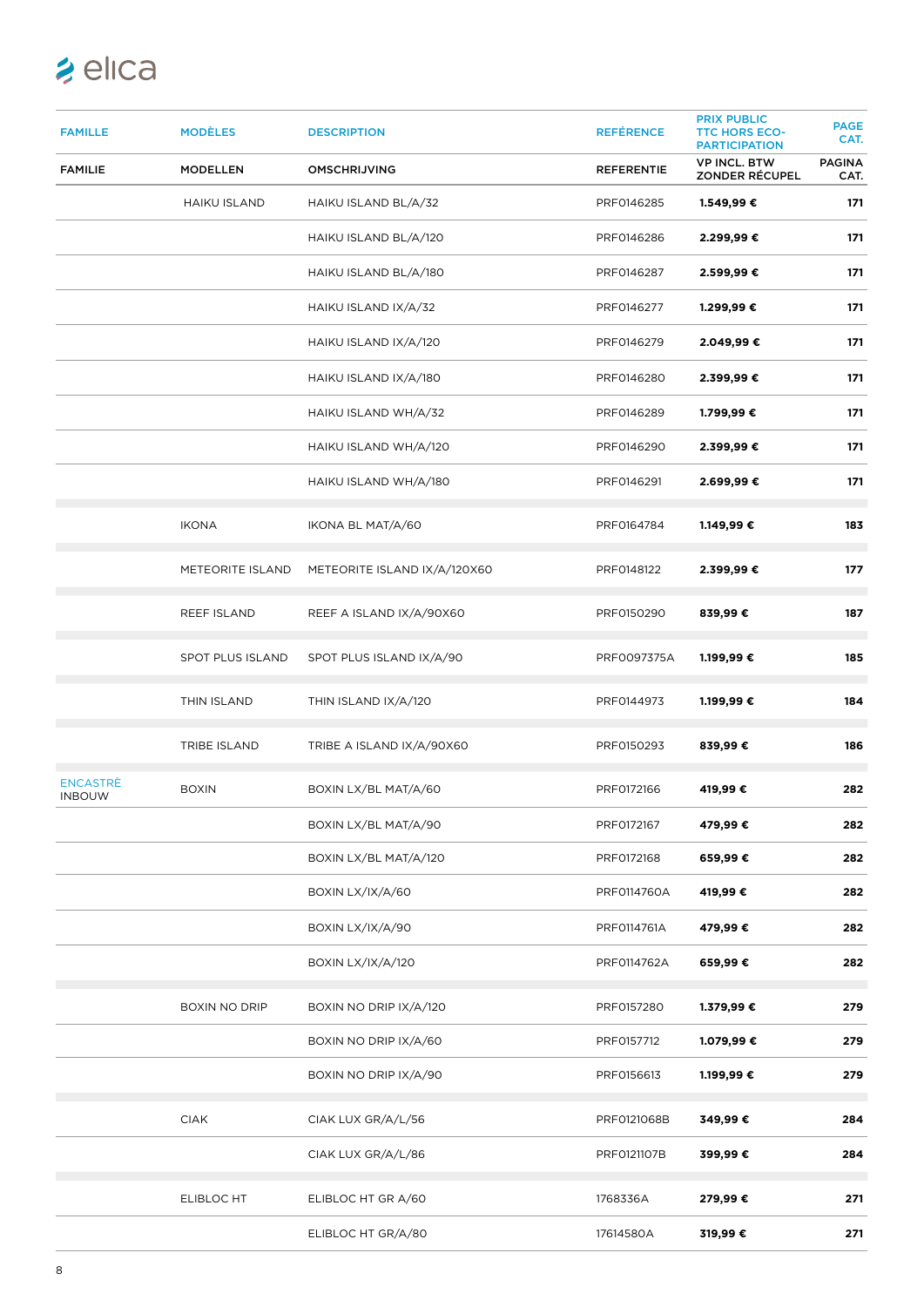

| <b>FAMILLE</b> | <b>MODÈLES</b>      | <b>DESCRIPTION</b>     | <b>REFÉRENCE</b>  | <b>PRIX PUBLIC</b><br><b>TTC HORS ECO-</b><br><b>PARTICIPATION</b> | <b>PAGE</b><br>CAT.   |
|----------------|---------------------|------------------------|-------------------|--------------------------------------------------------------------|-----------------------|
| <b>FAMILIE</b> | <b>MODELLEN</b>     | <b>OMSCHRIJVING</b>    | <b>REFERENTIE</b> | <b>VP INCL. BTW</b><br><b>ZONDER RÉCUPEL</b>                       | <b>PAGINA</b><br>CAT. |
|                | ELIBLOC HT LUX      | ELIBLOC LUX IX/A/60    | PRF0165627        | 379,99€                                                            | 271                   |
|                |                     | ELIBLOC LUX IX/A/80    | PRF0165628        | 419,99€                                                            | 271                   |
|                | ELITE <sub>14</sub> | ELITE 14 LUX GRIX/A/60 | PRF0037989B       | 189,99 €                                                           | 286                   |
|                |                     | ELITE 14 LUX GRIX/A/90 | PRF0037992B       | 219,99€                                                            | 286                   |
|                | ELITE 35 STD        | ELITE 35 GRIX/A/60     | PRF0139077        | 459,99€                                                            | 285                   |
|                |                     | ELITE 35 GRIX/A/90     | PRF0139069        | 519,99€                                                            | 285                   |
|                |                     | ELITE 35 STD GRIX/A/60 | PRF0166641        | 319,99€                                                            | 285                   |
|                |                     | ELITE 35 STD GRIX/A/90 | PRF0166636        | 379,99€                                                            | 285                   |
|                | <b>ERA</b>          | ERA C BL/A/52          | PRF0166822        | 219,99€                                                            | 273                   |
|                |                     | ERA C BL/A/72          | PRF0166823        | 249,99€                                                            | 273                   |
|                |                     | ERA C $IX/A/52$        | PRF0142723        | 239,99€                                                            | 273                   |
|                |                     | ERA C IX/A/72          | PRF0142741        | 269,99€                                                            | 273                   |
|                |                     | ERA C WH/A/52          | PRF0142716        | 219,99€                                                            | 273                   |
|                |                     | ERA C WH/A/72          | PRF0142728        | 249,99€                                                            | 273                   |
|                |                     | ERA S IX/A/52          | PRF0142886        | 339,99€                                                            | 272                   |
|                |                     | ERA S IX/A/72          | PRF0142744        | 369,99€                                                            | 272                   |
|                | <b>GLASS OUT</b>    | GLASS OUT IX/A/60      | PRF0109787        | 999,99€                                                            | 277                   |
|                |                     | GLASS OUT IX/A/90      | PRF0109788        | 1.099,99€                                                          | 277                   |
|                | HIDDEN 2.0          | HIDDEN 2.0 IX/A/60     | PRF0092333A       | 649,99€                                                            | 269                   |
|                |                     | HIDDEN 2.0 IX/A/90     | PRF0095073A       | 699,99€                                                            | 269                   |
|                |                     | HIDDEN 2.0 IXGL/A/60   | PRF0097676A       | 699,99€                                                            | 269                   |
|                |                     | HIDDEN 2.0 IXGL/A/90   | PRF0097708A       | 779,99 €                                                           | 269                   |
|                | HIDDEN 2.0 @        | HIDDEN 2.0 @ BLGL/A/60 | PRF0164361        | 1.149,99 €                                                         | 265                   |
|                |                     | HIDDEN 2.0 @ BLGL/A/90 | PRF0164391        | 1.199,99€                                                          | 265                   |
|                |                     | HIDDEN 2.0 @ IX/A/60   | PRF0164340        | 1.099,99€                                                          | 265                   |
|                |                     | HIDDEN 2.0 @ IX/A/90   | PRF0164356        | 1.149,99 €                                                         | 265                   |
|                | <b>KREA</b>         | KREA GFA BL/F/60       | PRF0104634B       | 179,99€                                                            | 287                   |
|                |                     | KREA GFA BL/F/90       | PRF0104635B       | 199,99€                                                            | 287                   |
|                |                     | KREA LX IX F/90        | 55311129A         | 229,99€                                                            | 287                   |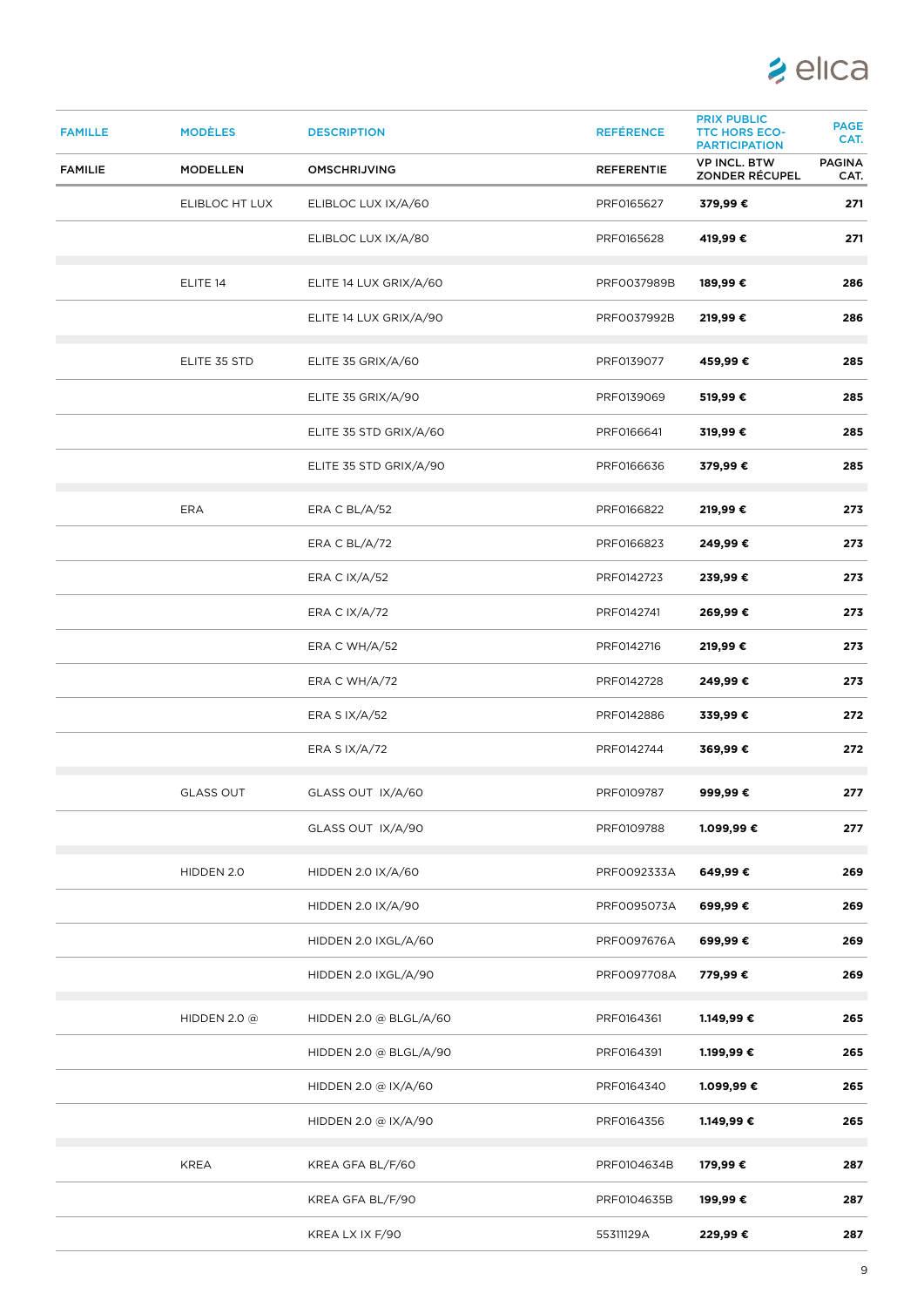| <b>FAMILLE</b>                      | <b>MODÈLES</b>       | <b>DESCRIPTION</b>              | <b>REFÉRENCE</b>  | <b>PRIX PUBLIC</b><br><b>TTC HORS ECO-</b><br><b>PARTICIPATION</b> | <b>PAGE</b><br>CAT.   |
|-------------------------------------|----------------------|---------------------------------|-------------------|--------------------------------------------------------------------|-----------------------|
| <b>FAMILIE</b>                      | <b>MODELLEN</b>      | <b>OMSCHRIJVING</b>             | <b>REFERENTIE</b> | <b>VP INCL. BTW</b><br><b>ZONDER RÉCUPEL</b>                       | <b>PAGINA</b><br>CAT. |
|                                     | <b>KREA</b>          | KREA NG IX/F/60 PLUG            | PRF0129978A       | 199,99€                                                            | 287                   |
|                                     | LANE                 | LANE BL MAT/A/52                | PRF0165830        | 479,99€                                                            | 270                   |
|                                     |                      | LANE BL MAT/A/72                | PRF0165834        | 529,99€                                                            | 270                   |
|                                     |                      | LANE $IX/A/52$                  | PRF0157333        | 479,99€                                                            | 270                   |
|                                     |                      | LANE IX/A/72                    | PRF0157377        | 529,99€                                                            | 270                   |
|                                     | LEVER                | LEVER IX/A/56                   | PRF0160153        | 529,99€                                                            | 283                   |
|                                     |                      | LEVER IX/A/86                   | PRF0160152        | 579,99€                                                            | 283                   |
|                                     |                      | LEVER IX/A/116                  | PRF0163362        | 649,99€                                                            | 283                   |
| <b>PLAFONNIER</b><br><b>CEILING</b> | <b>CLOUD SEVEN</b>   | CLOUD SEVEN IX/A/90             | PRF0142094A       | 1.149,99 €                                                         | 209                   |
|                                     |                      | CLOUD SEVEN IX/F/90             | PRF0141953        | 1.149,99 €                                                         | 209                   |
|                                     | <b>HILIGHT GLASS</b> | HILIGHT GLASS H16 WH/A/100      | PRF0167044A       | 1.899,99€                                                          | 205                   |
|                                     |                      | HILIGHT GLASS H30 WH/A/100      | PRF0146246A       | 1.799,99 €                                                         | 205                   |
|                                     |                      | HILIGHT GLASS NO MOTOR WH/A/100 | PRF0146248        | 1.499,99€                                                          | 205                   |
|                                     | HILIGHT - X          | HILIGHT-X H16 IX/A/100          | PRF0167045A       | 1.599,99€                                                          | 207                   |
|                                     |                      | HILIGHT-X H16 BL/A/100          | PRF0173443A       | 1.599,99€                                                          | 207                   |
|                                     |                      | HILIGHT-X H16 WH/A/100          | PRF0173442A       | 1.599,99 €                                                         | 207                   |
|                                     |                      | HILIGHT-X H30 BL/A/100          | PRF0173445A       | 1.499,99€                                                          | 207                   |
|                                     |                      | HILIGHT-X H30 IX/A/100          | PRF0163520A       | 1.499,99 €                                                         | 207                   |
|                                     |                      | HILIGHT-X H30 WH/A/100          | PRF0173444A       | 1.499,99€                                                          | 207                   |
|                                     |                      | HILIGHT-X NO MOTOR IX/A/100     | PRF0163523        | 1.299,99€                                                          | 207                   |
|                                     | <b>ILLUSION</b>      | ILLUSION H16 BL/A/100           | PRF0172645A       | 1.999,99€                                                          | 203                   |
|                                     |                      | ILLUSION H16 PAINT/A/100        | PRF0147726A       | 1.999,99 €                                                         | 203                   |
|                                     |                      | ILLUSION H16 WH/A/100           | PRF0147727A       | 1.999,99 €                                                         | 203                   |
|                                     |                      | ILLUSION H30 BL/A/100           | PRF0172646A       | 1.899,99€                                                          | 203                   |
|                                     |                      | ILLUSION H30 PAINT/A/100        | PRF0146250A       | 1.899,99€                                                          | 203                   |
|                                     |                      | ILLUSION H30 WH/A/100           | PRF0146251A       | 1.899,99€                                                          | 203                   |
|                                     |                      | ILLUSION NO MOTOR BL/A/100      | PRF0172647        | 1.599,99€                                                          | 203                   |
|                                     |                      | ILLUSION NO MOTOR PAINT/A/100   | PRF0146252        | 1.599,99€                                                          | 203                   |
|                                     |                      | ILLUSION NO MOTOR WH/A/100      | PRF0146253        | 1.599,99€                                                          | 203                   |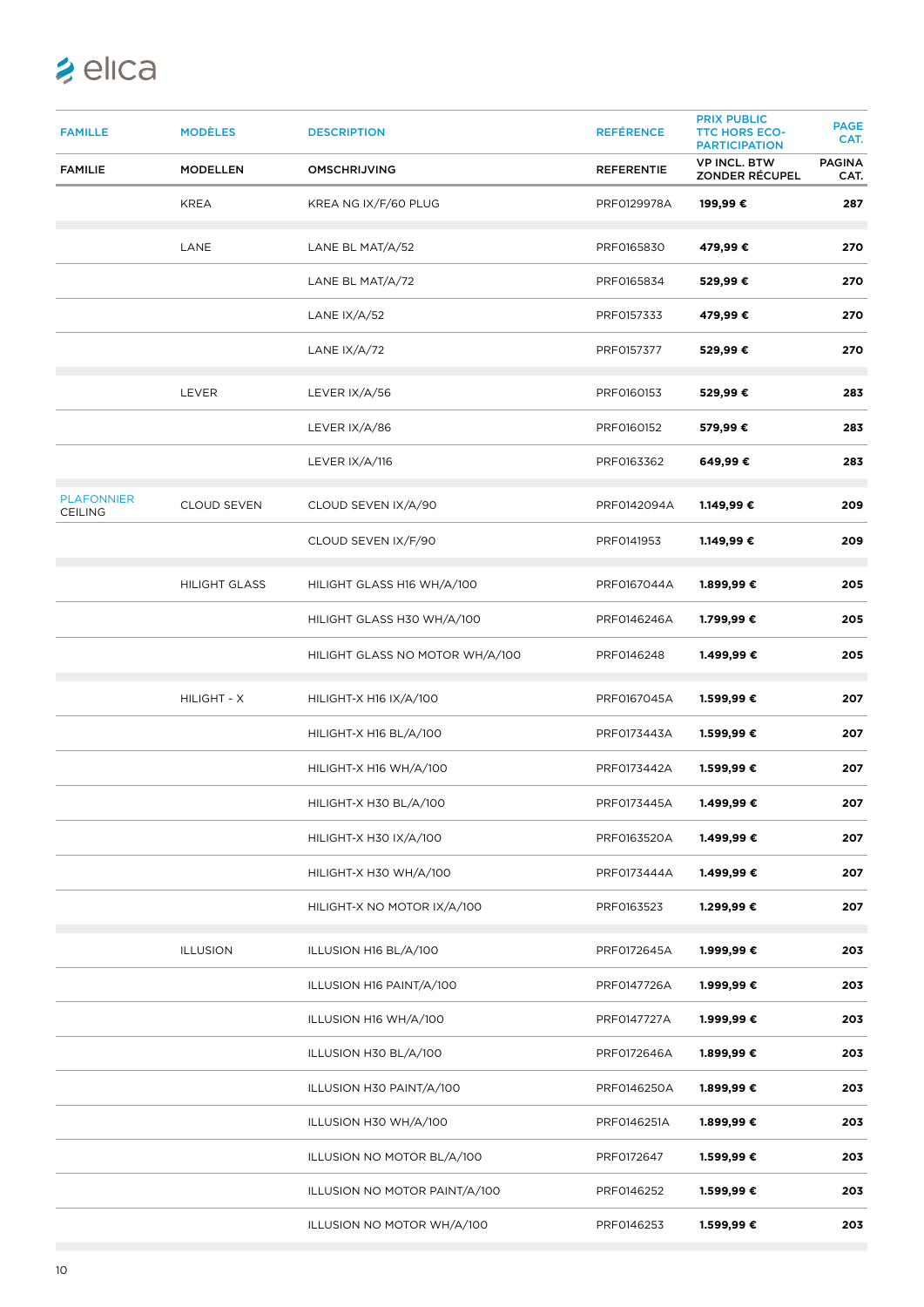

| <b>FAMILLE</b>                         | <b>MODÈLES</b>                    | <b>DESCRIPTION</b>                                                                                                          | <b>REFÉRENCE</b>  | <b>PRIX PUBLIC</b><br><b>TTC HORS ECO-</b><br><b>PARTICIPATION</b> | <b>PAGE</b><br>CAT.   |
|----------------------------------------|-----------------------------------|-----------------------------------------------------------------------------------------------------------------------------|-------------------|--------------------------------------------------------------------|-----------------------|
| <b>FAMILIE</b>                         | <b>MODELLEN</b>                   | <b>OMSCHRIJVING</b>                                                                                                         | <b>REFERENTIE</b> | <b>VP INCL, BTW</b><br><b>ZONDER RÉCUPEL</b>                       | <b>PAGINA</b><br>CAT. |
|                                        | LULLABY @                         | LULLABY @ WH WOOD/A/120                                                                                                     | PRF0167048        | 2.649,99 €                                                         | 197                   |
|                                        |                                   | LULLABY @ WH WOOD/F/120                                                                                                     | PRF0167049        | 2.799,99€                                                          | 197                   |
|                                        |                                   | LULLABY @ WOOD/A/120                                                                                                        | PRF0167046        | 2.649,99 €                                                         | 197                   |
|                                        |                                   | LULLABY @ WOOD/F/120                                                                                                        | PRF0167047        | 2.799,99€                                                          | 197                   |
|                                        | SKYDOME                           | SKYDOME H16 A/100                                                                                                           | PRF0147735A       | 2.149,99 €                                                         | 199                   |
|                                        |                                   | SKYDOME H30 A/100                                                                                                           | PRF0146232A       | 2.049,99€                                                          | 199                   |
|                                        |                                   | SKYDOME NO MOTOR A/100                                                                                                      | PRF0146230        | 1.699,99 €                                                         | 199                   |
| <b>RETRACTABLE</b><br><b>DOWNDRAFT</b> | <b>GETUP</b>                      | GETUP BL MAT/A/90                                                                                                           | PRF0162784        | 2.399,99 €                                                         | 253                   |
|                                        |                                   | GETUP CAST IRON/A/90                                                                                                        | PRF0162866        | 2.399,99 €                                                         | 253                   |
|                                        |                                   | GETUP IX/A/90                                                                                                               | PRF0161680        | 2.399,99€                                                          | 253                   |
|                                        |                                   | GETUP NAKED/A/90                                                                                                            | PRF0162869        | 2.399,99 €                                                         | 253                   |
|                                        | <b>PANDORA</b>                    | PANDORA BL/F/90                                                                                                             | PRF0120979        | 1.899,99€                                                          | 257                   |
|                                        |                                   | PANDORA GME BL/A/90                                                                                                         | PRF0120981        | 1.799,99 €                                                         | 257                   |
|                                        |                                   | PANDORA GME IX/A/90                                                                                                         | PRF0120982        | 1.799,99€                                                          | 257                   |
|                                        |                                   | PANDORA IX/F/90                                                                                                             | PRF0120980        | 1.899,99€                                                          | 257                   |
| <b>Accessoires</b><br>Open Suite       | <b>Accessoires</b><br>Open Suite  | <b>Kit Cadre Etagere</b><br>et Kader Rek                                                                                    | KIT0166768        | 209,99€                                                            | 75                    |
|                                        |                                   | Kit Etagere Bois Open Suite & Superior BI<br>Set Rek Hout Open Suite & Superior Bl                                          | KIT0166475        | 139,99€                                                            | 75                    |
|                                        |                                   | Kit Etagere Grille Metallique Open Suite & Superior BI<br>Set Rek Metalen Rooster Open Suite & Superior Bl                  | KIT0166472        | 89,99€                                                             | 75                    |
|                                        |                                   | Kit Etagere Metallique Open Suite & Superior BI<br>Set Rek Metaalglans Open Suite & Superior Bl                             | KIT0166470        | 89,99€                                                             | 75                    |
|                                        |                                   | Kit Etagere Verre Fume Open Suite & Superior BI<br>Set Rek Getint Glas Open Suite & Superior Bl                             | KIT0166463        | 99,99€                                                             | 75                    |
|                                        |                                   | Kit Etagere Verre Transparent Open Suite &<br><b>Superior BI</b><br>Set Rek Transparant Glas Open Suite & Superior Bl       | KIT0166455        | 89,99€                                                             | 75                    |
|                                        |                                   | <b>Kit Jonction Trellis Open Suite BI</b><br>Aansluitingsset Rooster Open Suite Bl                                          | KIT0166963        | 319,99€                                                            | 75                    |
|                                        |                                   | Kit Jonction Trellis Open Suite Superior Bl<br>Aansluitingsset Rooster Open Suite Superior BI                               | KIT0166962        | 319,99€                                                            | 75                    |
|                                        |                                   | Kit Module Aspiration Supplementaire Open Suite<br>BI Set Bijkomende Afzuigmodule Open Suite BI                             | KIT0167073        | 1.699,99€                                                          | 75                    |
|                                        |                                   | Kit Module Aspiration Supplementaire Open Suite<br><b>Superior BI</b><br>Set Bijkomende Afzuigmodule Open Suite Superior Bl | KIT0167079        | 1.799,99 €                                                         | 75                    |
|                                        |                                   | Kit Module Full Led Open Suite BI<br>Set Module Full Led Open Suite Bl                                                      | KIT0166964        | 1.149,99 €                                                         | 75                    |
|                                        |                                   | Kit Module Full Led Open Suite Superior BI<br>Set Module Full Led Open Suite Superior BI                                    | KIT0166961        | 1.149,99 €                                                         | 75                    |
| <b>Accessoires</b><br>Nikolatesla      | <b>Accessoires</b><br>Nikolatesla | Kit Recyclage Nikolatesla Fit Extérieur Plinthe<br>Recirculatieset Nikolatesla Fit Buiten Plint                             | KIT0167757        | 300,00 €                                                           | 55                    |
|                                        |                                   | Kit Recyclage Nikolatesla Fit Intérieur Plinthe<br>Recirculatieset Nikolatesla Fit Binnen Plint                             | KIT0167756        | 240,00 €                                                           | 55                    |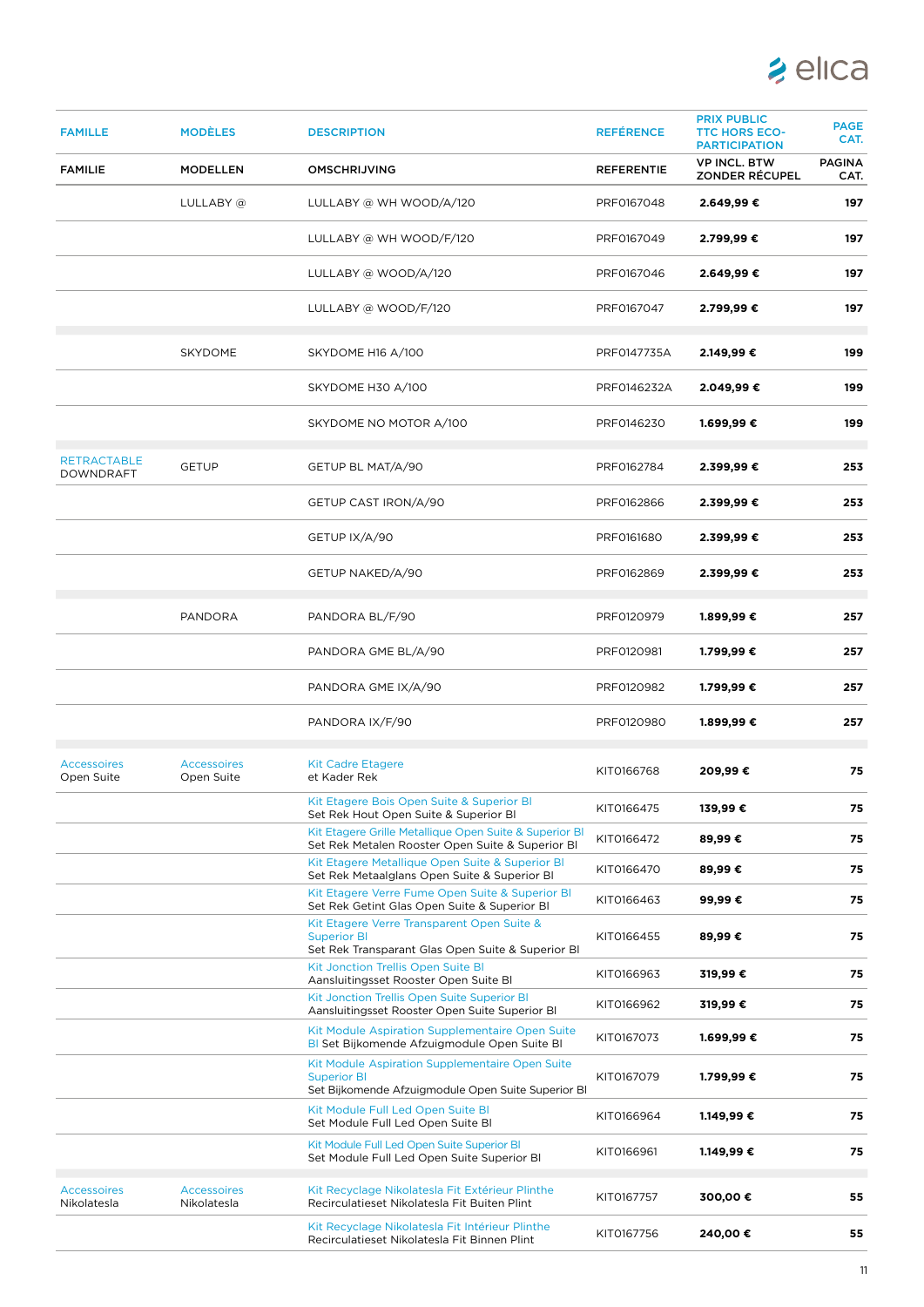| <b>FAMILLE</b>                    | <b>MODÈLES</b>                    | <b>DESCRIPTION</b>                                                                                   | <b>REFÉRENCE</b>  | <b>PRIX PUBLIC</b><br><b>TTC HORS ECO-</b><br><b>PARTICIPATION</b> | <b>PAGE</b><br>CAT.   |
|-----------------------------------|-----------------------------------|------------------------------------------------------------------------------------------------------|-------------------|--------------------------------------------------------------------|-----------------------|
| <b>FAMILIE</b>                    | <b>MODELLEN</b>                   | <b>OMSCHRIJVING</b>                                                                                  | <b>REFERENTIE</b> | <b>VP INCL. BTW</b><br><b>ZONDER RÉCUPEL</b>                       | <b>PAGINA</b><br>CAT. |
| <b>Accessoires</b><br>Nikolatesla | <b>Accessoires</b><br>Nikolatesla | Kit Support Wok Pour Nikolatesla Flame<br>Set Steun Wokpan Voor Nikolatesla Flame                    | KIT0160040        | 72,00 €                                                            | 45                    |
| Filtres anti-odeur<br>Geurfilters | Filtres anti-odeur<br>Geurfilters | Filtre à Charbon<br>Koolstoffilter                                                                   | CFC0140064        | 31,00 €                                                            | 295                   |
|                                   |                                   | Filtre à Charbon<br>Koolstoffilte                                                                    | CFC0140075        | 36,00 €                                                            | 295                   |
|                                   |                                   | Filtre à Charbon<br>Koolstoffilter                                                                   | CFC0140122        | 36,00 €                                                            | 295                   |
|                                   |                                   | Filtre à Charbon<br>Koolstoffilter                                                                   | CFC0140124        | 30,00 €                                                            | 295                   |
|                                   |                                   | Filtre à Charbon<br>Koolstoffilter                                                                   | CFC0140343        | 48,00 €                                                            | 295                   |
|                                   |                                   | Filtre à Charbon<br>Koolstoffilter                                                                   | CFC0141497        | 24,00 €                                                            | 295                   |
|                                   |                                   | Filtre à Charbon<br>Koolstoffilter                                                                   | CFC0141529A       | 30,00€                                                             | 295                   |
|                                   |                                   | Filtre à Charbon<br>Koolstoffilter                                                                   | CFC0141563        | 24,00 €                                                            | 295                   |
|                                   |                                   | Filtre à Charbon<br>Koolstoffilter                                                                   | CFC0141571        | 30,00€                                                             | 295                   |
|                                   |                                   | Filtre à Charbon<br>Koolstoffilter                                                                   | CFC0142324        | 72,00 €                                                            | 295                   |
|                                   |                                   | Filtre à charbon régénérable<br>Regenereerbaar koolstoffilter                                        | CFC0140088        | 54,00 €                                                            | 295                   |
|                                   |                                   | Filtre à charbon régénérable<br>Regenereerbaar koolstoffilter                                        | CFC0140090        | 108,00 €                                                           | 295                   |
|                                   |                                   | Filtre à charbon régénérable<br>Regenereerbaar koolstoffilter                                        | CFC0140423        | 54,00 €                                                            | 295                   |
|                                   |                                   | Filtre à charbon régénérable<br>Regenereerbaar koolstoffilter                                        | CFC0140426        | 72,00 €                                                            | 211                   |
|                                   |                                   | Filtre à charbon régénérable<br>Regenereerbaar koolstoffilter                                        | CFC0141725A       | 60,00€                                                             | 295                   |
|                                   |                                   | Filtre à charbon régénérable<br>Regenereerbaar koolstoffilter                                        | CFC0141737        | 150,00 €                                                           | 295                   |
|                                   |                                   | Filtre à charbon régénérable<br>Regenereerbaar koolstoffilter                                        | CFC0162221        | 96,00€                                                             | 295                   |
|                                   |                                   | Filtre à charbon régénérable<br>Regenereerbaar koolstoffilter                                        | CFC0166361        | 36,00 €                                                            | 295                   |
|                                   |                                   | Filtre à charbon régénérable<br>Regenereerbaar koolstoffilter                                        | KIT0147175        | 144,00 €                                                           | 295                   |
|                                   |                                   | Filtre à charbon régénérable 2 pièces<br>2 stukken Regenereerbaar Koolstoffilter                     | KIT0166765        | 75,00 €                                                            | 295                   |
|                                   |                                   | Filtre à charbon régénérable HP<br>Regenereerbaar koolstoffilter HP                                  | CFC0140091        | 264,00 €                                                           | 295                   |
|                                   |                                   | Filtre à charbon Revolution<br>Koolstoffilter Revolution                                             | CFC0140053        | 264,00 €                                                           | 295                   |
|                                   |                                   | <b>Filtre Céramiques</b><br>Keramisch geurfilter                                                     | KIT0120952A       | 240,00 €                                                           | 295                   |
|                                   |                                   | <b>Filtre Céramiques</b><br>Keramisch geurfilter                                                     | KIT0147861A       | 300,00 €                                                           | 211                   |
|                                   |                                   | <b>Filtre Céramiques</b><br>Keramisch geurfilter                                                     | KIT0167755        | 180,00 €                                                           | 295                   |
|                                   |                                   | Filtre Hepa / Charbon Pour Ikona Maxxi<br>Filter Hepa/Koolstof Voor Ikona Maxxi                      | KIT0176157        | 55,00 €                                                            | 295                   |
|                                   |                                   | fonniers H16 Et H30<br>Set Externe Cassette Recirculatie Long Life<br>Plafondafzuigkappen H16 En H30 | KIT0167743        | 240,00€                                                            | 211                   |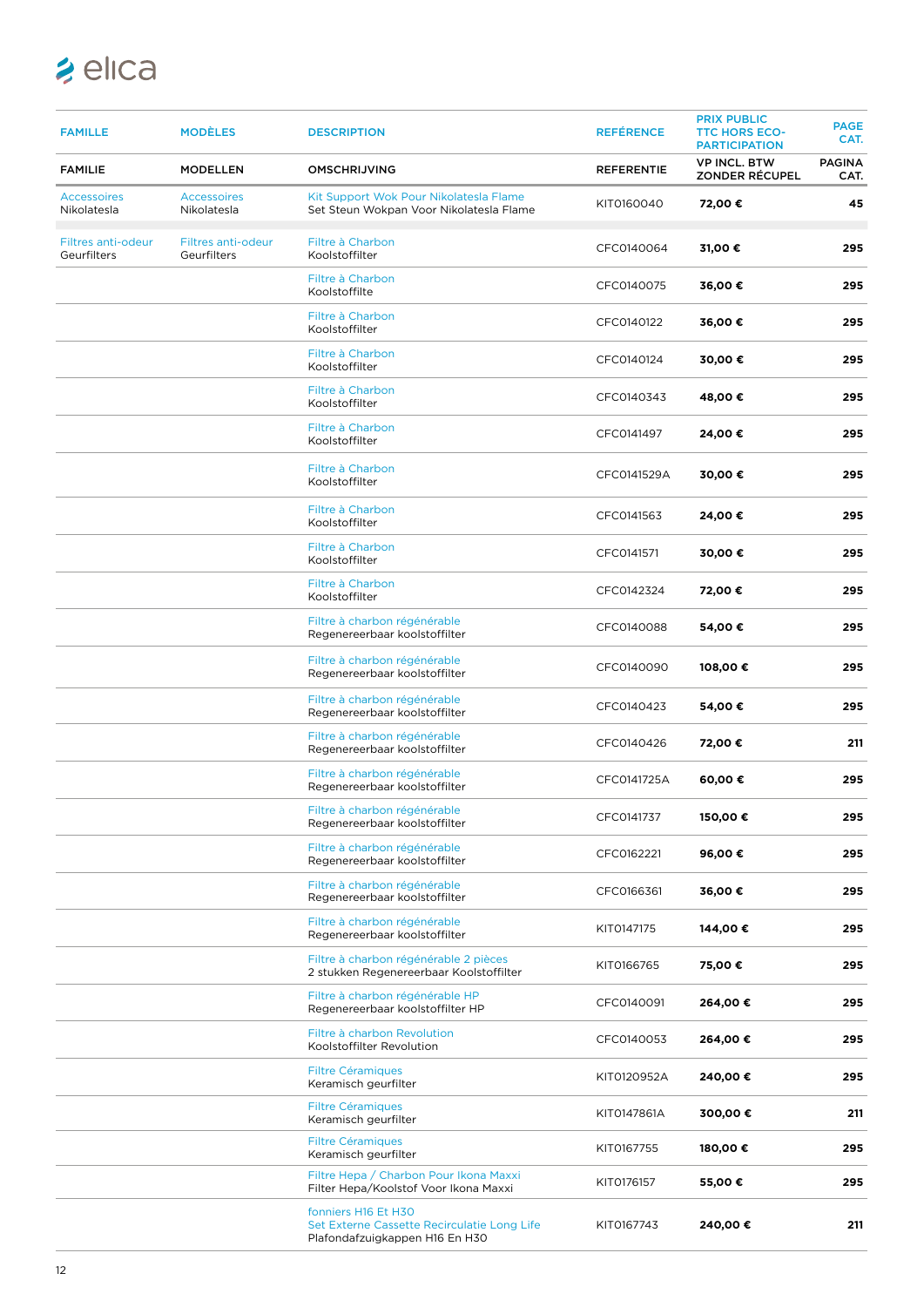

| <b>FAMILLE</b>                                                     | <b>MODÈLES</b>                                                     | <b>DESCRIPTION</b>                                                                                                                                | <b>REFÉRENCE</b>  | <b>PRIX PUBLIC</b><br><b>TTC HORS ECO-</b><br><b>PARTICIPATION</b> | <b>PAGE</b><br>CAT.   |
|--------------------------------------------------------------------|--------------------------------------------------------------------|---------------------------------------------------------------------------------------------------------------------------------------------------|-------------------|--------------------------------------------------------------------|-----------------------|
| <b>FAMILIE</b>                                                     | <b>MODELLEN</b>                                                    | <b>OMSCHRIJVING</b>                                                                                                                               | <b>REFERENTIE</b> | <b>VP INCL. BTW</b><br><b>ZONDER RÉCUPEL</b>                       | <b>PAGINA</b><br>CAT. |
|                                                                    |                                                                    | Kit Cassette Déportée Recyclage Pour Plafonniers<br><b>H16 Et H30</b><br>SET externe cassette RECIRCULATIE voor<br>plafondafzuigkappen H16 en H30 | KIT0148450A       | 360,00€                                                            | 211                   |
|                                                                    |                                                                    | Kit Filtrant Filtre Au Charbon Règènerable Hp Pour<br>Kit0148450A<br>Kit regenereerbare koolstoffilter<br><b>HP KIT0148450A</b>                   | KIT0168749        | 240,00 €                                                           | 211                   |
|                                                                    |                                                                    | Kit Filtrant Filtre Au Charbon Règènèrable Puor<br>Kit0167743<br>Anti-geurfilter lange levensduur<br>hoge prestaties voor recirculatiecassette    | KIT0168748        | 72,00 €                                                            | 211                   |
|                                                                    |                                                                    | Kit Filtrant Longue Durèe H30<br>Filterset H30                                                                                                    | KIT0148449        | 79,00 €                                                            | 211                   |
|                                                                    |                                                                    | Kit filtre à charbon régénérable<br>Set regenereerbaar koolstoffilter                                                                             | KIT0166444        | 120,00 €                                                           | 295                   |
|                                                                    |                                                                    | Kit filtre à charbon régénérable HP<br>Set regenereerbaar koolstoffilter HP                                                                       | KIT0166432        | 360,00€                                                            | 295                   |
| Filtres à graisse<br>Vetfilters                                    | Filtres à graisse<br>Vetfilters                                    | Filtre à Graisse En Acier Inoxydable<br>Professional RVS filter                                                                                   | KIT0010806        | 44,00 €                                                            | 299                   |
|                                                                    |                                                                    | Filtre à Graisse En Aluminium<br>Aluminium vetfilter                                                                                              | KIT0010805        | 31,00 €                                                            | 299                   |
|                                                                    |                                                                    | Filtre type professionnel buffle<br>Professional filter buffle                                                                                    | KIT0010804        | 102,00 €                                                           | 299                   |
| <b>Accessoires</b><br>d'installation<br>Accessoires<br>installatie | <b>Accessoires</b><br>d'installation<br>Accessoires<br>installatie | Kit 1º Installation .Filt.>82% Bio/Meteorite<br>Set 1º Installatie Filt.>82% Bio/Meteorite                                                        | KIT0160440        | 288,00 €                                                           | 103-105<br>175-177    |
|                                                                    |                                                                    | Kit Accroche Murale Chromé Pour<br>Muurbevestigingsset Chroom Voor Juno Ux Et<br>Wave Ux                                                          | KIT0175805        | 93,00 €                                                            | 235-237<br>246-247    |
|                                                                    |                                                                    | Kit Grille Diffuseur D'Air Pour Modeles Encastrable<br>Recyclage D.150<br>Set Rooster Luchtverdeler Voor Inbouwmodellen<br>Recirculatie D.150     | KIT0162617        | 12,00 €                                                            | 305                   |
|                                                                    |                                                                    | <b>Kit Installation Murale</b><br>Installatieset Wandafzuigkap<br>Summilux, Shining, Edith, Audrey Chrome                                         | KIT0146156        | 192,00 €                                                           | 223-227<br>231        |
|                                                                    |                                                                    | <b>Kit Installation Murale</b><br>Installatieset Wandafzuigkap<br>Summilux, Shining, Edith, Audrey Noir Mat                                       | KIT0146155        | 192,00 €                                                           | 223-227<br>231        |
|                                                                    |                                                                    | Kit Installation Murale Chrome Pour<br>Installatieset Wandafzuigkap Chroom Voor<br>Ikona Light & Maxxi                                            | KIT0175807        | 93,00 €                                                            | 81                    |
|                                                                    |                                                                    | Kit Installation Murale Noir Mat<br>Installatieset Wandafzuigkap Mat Zwart<br>Juno Ux Et Wave Ux                                                  | KIT0175806        | 93,00 €                                                            | 235-237<br>246-247    |
|                                                                    |                                                                    | Kit Installation Murale Noir Mat Pour Modele Ikona<br>Light & Maxxi<br>Installatieset Wandafzuigkap Mat Zwart Voor Model<br>Ikona Light & Maxxi   | KIT0175808        | 93,00 €                                                            | 81                    |
|                                                                    |                                                                    | <b>Kit Installation Murale Pour Pix</b><br>Installatieset Wandafzuigkap Voor Pix                                                                  | KIT0146153        | 96,00€                                                             | 241                   |
|                                                                    |                                                                    | Kit Prolongateur Cables 2,5M Pour<br>Verlengkabelset 2,5 M Voor<br>Pix, Ikona Light & Maxxi                                                       | KIT0147941        | 144,00 €                                                           | 81-241<br>245         |
|                                                                    |                                                                    | <b>Kit Prolongateur Cables 5M</b><br>Verlengkabelset 5 M Voor<br>Pix, Ikona Light & Maxxi                                                         | KIT0147942        | 144,00 €                                                           | 81-241<br>245         |
|                                                                    |                                                                    | Kit Rallonge Audrey / Edith (5M)<br>Verlengkabelset Audrey/Edith (5 M)                                                                            | KIT0112772        | 144,00 €                                                           | 217-223<br>227-231    |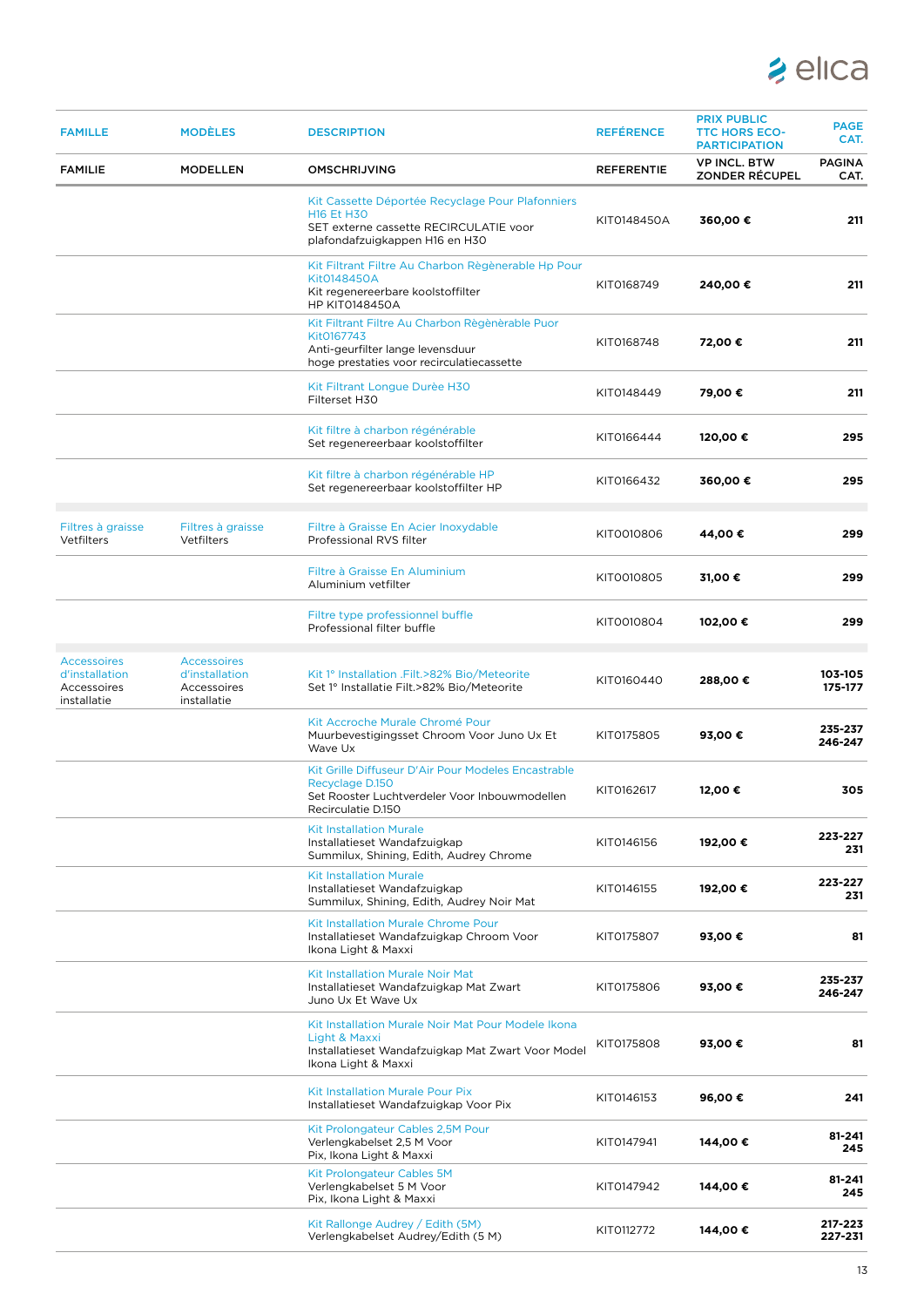| <b>FAMILLE</b>                                                              | <b>MODÈLES</b>                                                              | <b>DESCRIPTION</b>                                                                       | <b>REFÉRENCE</b>  | <b>PRIX PUBLIC</b><br><b>TTC HORS ECO-</b><br><b>PARTICIPATION</b> | <b>PAGE</b><br>CAT.   |
|-----------------------------------------------------------------------------|-----------------------------------------------------------------------------|------------------------------------------------------------------------------------------|-------------------|--------------------------------------------------------------------|-----------------------|
| <b>FAMILIE</b>                                                              | <b>MODELLEN</b>                                                             | <b>OMSCHRIJVING</b>                                                                      | <b>REFERENTIE</b> | <b>VP INCL. BTW</b><br><b>ZONDER RÉCUPEL</b>                       | <b>PAGINA</b><br>CAT. |
| <b>Accessoires</b><br>d'installation<br>Accessoires<br>installatie          | <b>Accessoires</b><br>d'installation<br>Accessoires<br>installatie          | Kit Rallonge Juno Et Wave (2,5M)<br>Verlengkabelset Juno En Wave (2,5 M)                 | KIT01889          | 85,00 €                                                            | 235-237<br>246-247    |
|                                                                             |                                                                             | Kit Rallonge Juno Et Wave (5M)<br>Verlengkabelset Juno En Wave (5 M)                     | KIT01921          | 144,00 €                                                           | 235-237<br>246-247    |
|                                                                             |                                                                             | Kit Rallonge Seashell (2,5)<br>Verlengkabelset Seashell (2,5)                            | KIT0067590        | 144,00 €                                                           | 219                   |
| <b>Kit Cheminées</b><br><b>Spéciales</b><br><b>Kit Speciale</b><br>Schouwen | <b>Kit Cheminées</b><br><b>Spéciales</b><br><b>Kit Speciale</b><br>Schouwen | Kit Cheminée Acier Inoxydable<br>Schouwset Inox                                          | KIT0171543        | 132,00 €                                                           | 302                   |
|                                                                             |                                                                             | Kit Cheminée Acier Inoxydable<br>Schouwset Inox                                          | KIT0177845        | 110,00 €                                                           | 302                   |
|                                                                             |                                                                             | Kit Cheminée Acier Inoxydable Court<br>Set Korte Schouw                                  | KIT0010704        | 180,00 €                                                           | 302                   |
|                                                                             |                                                                             | Kit Cheminée Acier Inoxydable H12<br>Schoorsteenset H12 IX                               | KIT0091876        | 51,00€                                                             | 302                   |
|                                                                             |                                                                             | Kit Cheminée Acier Inoxydable Long<br>Set Lange Schouw                                   | KIT0010703        | 216,00€                                                            | 302                   |
|                                                                             |                                                                             | Kit Cheminée Courte Pour Modèle Mini Om<br>Set Korte Schouw Voor Model Mini Om           | KIT01797          | 240,00 €                                                           | 302                   |
|                                                                             |                                                                             | Kit Cheminée Courte Pour Om Air & Belt<br>Set Korte Schouw Voor Om Air & Belt            | KIT0010700        | 168,00 €                                                           | 302                   |
|                                                                             |                                                                             | Kit Cheminée Elektra<br>Set Schouw Elektra                                               | KIT0008747A       | 144,00 €                                                           | 159                   |
|                                                                             |                                                                             | Kit Cheminee Inox H.810 Ix<br>Schouwset Inox H.810 Ix                                    | KIT00780          | 96,00 €                                                            | 113-114<br>117-118    |
|                                                                             |                                                                             | Kit Cheminée Krea Inox<br>Schouwset Krea Inox                                            | KIT0149390        | 72,00 €                                                            | 287                   |
|                                                                             |                                                                             | Kit Cheminée Krea Noire<br>Schouwset Krea Zwart                                          | KIT0150620        | 72,00 €                                                            | 287                   |
|                                                                             |                                                                             | Kit Cheminée Longue Pour Modèle Mini Om<br>Set Lange Schouw Voor Model Mini Om           | KIT01513          | 240,00 €                                                           | 302                   |
|                                                                             |                                                                             | Kit Cheminée Longue Pour Om Air & Belt<br>Set Lange Schouw Voor Belt 80 Cm               | KIT0010439        | 192,00 €                                                           | 302                   |
|                                                                             |                                                                             | <b>Kit Cheminée Noir</b><br>Schouwset Zwart                                              | KIT0166364        | 132,00 €                                                           | 302                   |
|                                                                             |                                                                             | Kit cheminée télescopique h18,5+h18,5 IX<br>Set telescopische schoorsteen h18,5+h18,5 IX | KIT0141458        | 108,00 €                                                           | 302                   |
| Radiocommande<br>Aafstandsbediening                                         | Radiocommande<br>Aafstandsbediening                                         | <b>Kit Radiocommande Blanche</b><br>Set Afstandsbediening Wit                            | KIT0121468        | 108,00 €                                                           | 303                   |
|                                                                             |                                                                             | <b>Kit Radiocommande Noire</b><br>Set Afstandsbediening Zwart                            | KIT0121469        | 108,00 €                                                           | 303                   |
| Kit Étagère<br>Kit plankje                                                  | Kit Étagère<br>Kit plankje                                                  | Kit Étagère Bio Ilot<br>Set Rek Bio Eiland                                               | KIT0120947        | 384,00 €                                                           | 301                   |
|                                                                             |                                                                             | Kit Etagère Bio Murale<br>Set Rek Bio Wand                                               | KIT0120946        | 360,00€                                                            | 301                   |
|                                                                             |                                                                             | Kit Etagère Lullaby Wood Bois<br>Set Rek Lullaby Wood Hout                               | KIT0147858        | 360,00 €                                                           | 301                   |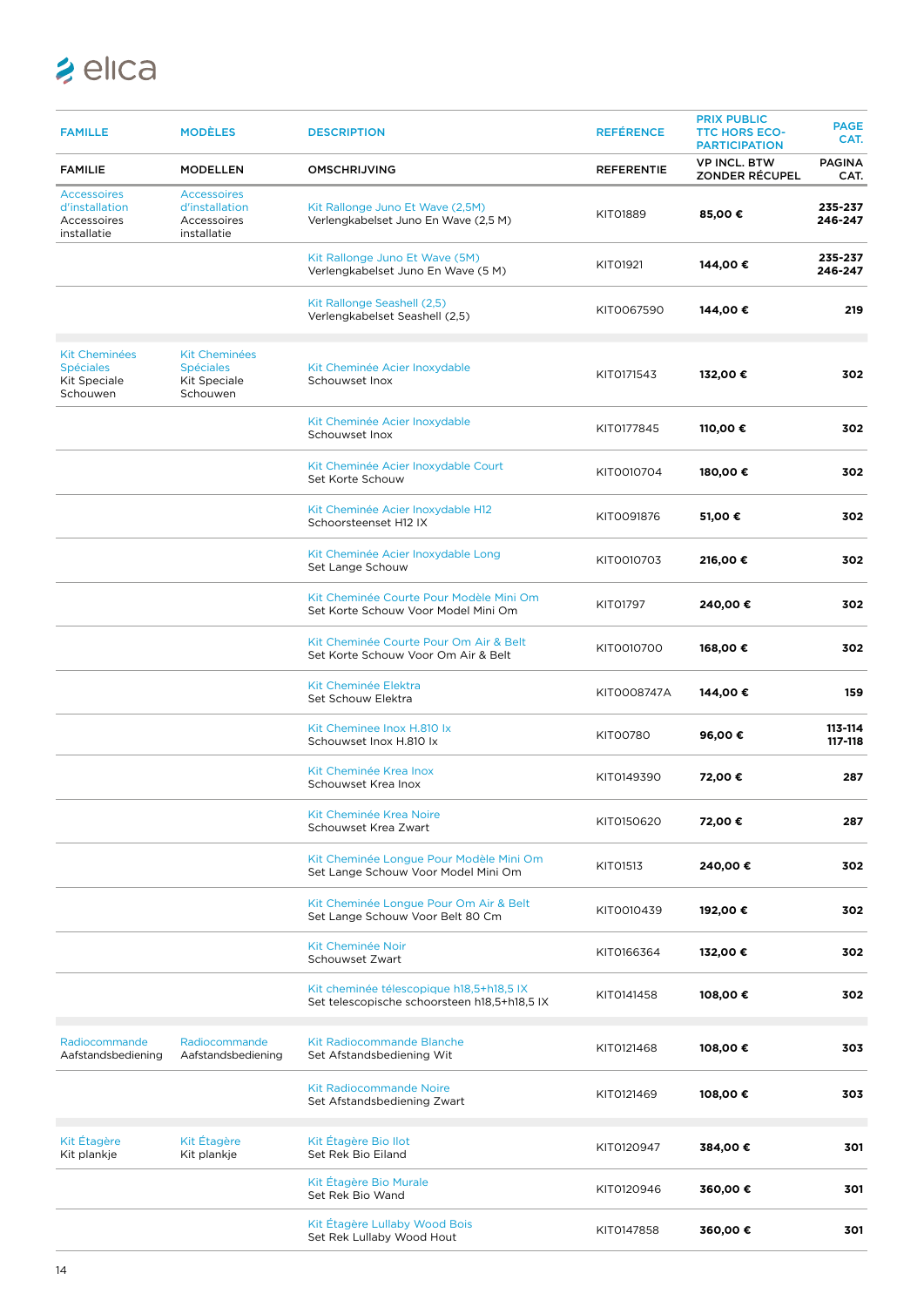

| <b>FAMILLE</b>                                               | <b>MODÈLES</b>                                               | <b>DESCRIPTION</b>                                                                                                                | <b>REFÉRENCE</b>  | <b>PRIX PUBLIC</b><br><b>TTC HORS ECO-</b><br><b>PARTICIPATION</b> | <b>PAGE</b><br>CAT.   |
|--------------------------------------------------------------|--------------------------------------------------------------|-----------------------------------------------------------------------------------------------------------------------------------|-------------------|--------------------------------------------------------------------|-----------------------|
| <b>FAMILIE</b>                                               | <b>MODELLEN</b>                                              | <b>OMSCHRIJVING</b>                                                                                                               | <b>REFERENTIE</b> | <b>VP INCL. BTW</b><br>ZONDER RÉCUPEL                              | <b>PAGINA</b><br>CAT. |
|                                                              |                                                              | Kit Étagère Lullabywh Blanche<br>Set Rek Lullaby Wh Wit                                                                           | KIT0147859        | 360,00€                                                            | 301                   |
|                                                              |                                                              | Kit Rallonge Câble Étagère Bio Ilot Verlengkabelset<br>Rek Bio Eiland                                                             | KIT0120948        | 120,00€                                                            | 301                   |
| Moteurs déportés<br>Externe motoren                          | Moteurs déportés<br>Externe motoren                          | Cordon Commande Moteur Externe 7M<br>Snoer bediening externe motor 7 m                                                            | KIT0161392        | 36,00 €                                                            | 199-203<br>205-207    |
|                                                              |                                                              | <b>Gme Moteur Externe Mur Vertical</b><br>Externe motor (muur)                                                                    | KIT0147880        | 949,99€                                                            | 300                   |
|                                                              |                                                              | <b>Gme Moteur Externe Toit En Tuiles</b><br>Externe motor (dak)                                                                   | KIT0147881        | 1.399,99 €                                                         | 300                   |
|                                                              |                                                              | <b>Gme Moteur Externe Toit Incliné</b><br>Externe motor (hellend dak)                                                             | KIT0147882        | 1.799,99€                                                          | 300                   |
|                                                              |                                                              | Gme Moteur Installation Intérieur En Ligne<br>Interne afstandsmotor                                                               | KIT0147879        | 849,99€                                                            | 300                   |
|                                                              |                                                              | Kit Transformation Moteur Deporte Pour Modele<br><b>Get Up</b><br>Transformatieset Externe Motor Voor Model Get Up                | KIT0166435        | 120,00 €                                                           | 253                   |
|                                                              |                                                              | Moteur Déporté Pour Installation En Intérieur Gme<br>88 Pour Pandora Externe Motor Installatie Binnen<br>Gme 88 Voor Pandora      | PRF0046491A       | 849,99€                                                            | 300                   |
|                                                              |                                                              | Moteur Déporté Pour Installation Mur Extérieur<br>Gme 22 Pour Pandora Externe Motor Installatie<br>Buitenmuur Gme 22 Voor Pandora | PRF0006212A       | 849,99€                                                            | 300                   |
| <b>Accessoires</b><br>Lumineux<br>Verlichtings<br>Accesoires | <b>Accessoires</b><br>Lumineux<br>Verlichtings<br>Accesoires | <b>Ampoule Led Globe Dore</b><br>Peer Led Globe Goud                                                                              | KIT0147864        | 54,00 €                                                            | 193                   |
|                                                              |                                                              | Ampoule Led Globe Dore XXL<br>Peer Led Globe Goud XXL                                                                             | KIT0147862        | 120,00 €                                                           | 193                   |
|                                                              |                                                              | <b>Ampoule Led Globe Transparent</b><br>Peer Led Globe Transparant                                                                | KIT0147863        | 54,00 €                                                            | 193                   |
|                                                              |                                                              | Kit Eclairage Blanc & Jute<br>Set Witte Verlichting & Jute                                                                        | KIT0147875        | 99,99€                                                             | 193                   |
|                                                              |                                                              | Kit Eclairage Inox Brillant<br>Set Verlichting Inox Glanzend                                                                      | KIT0147867        | 99,99€                                                             | 193                   |
|                                                              |                                                              | <b>Kit Eclairage Variateur</b><br>Set Lichtregelaar                                                                               | KIT0147878        | 78,00 €                                                            | 197-199<br>203-205    |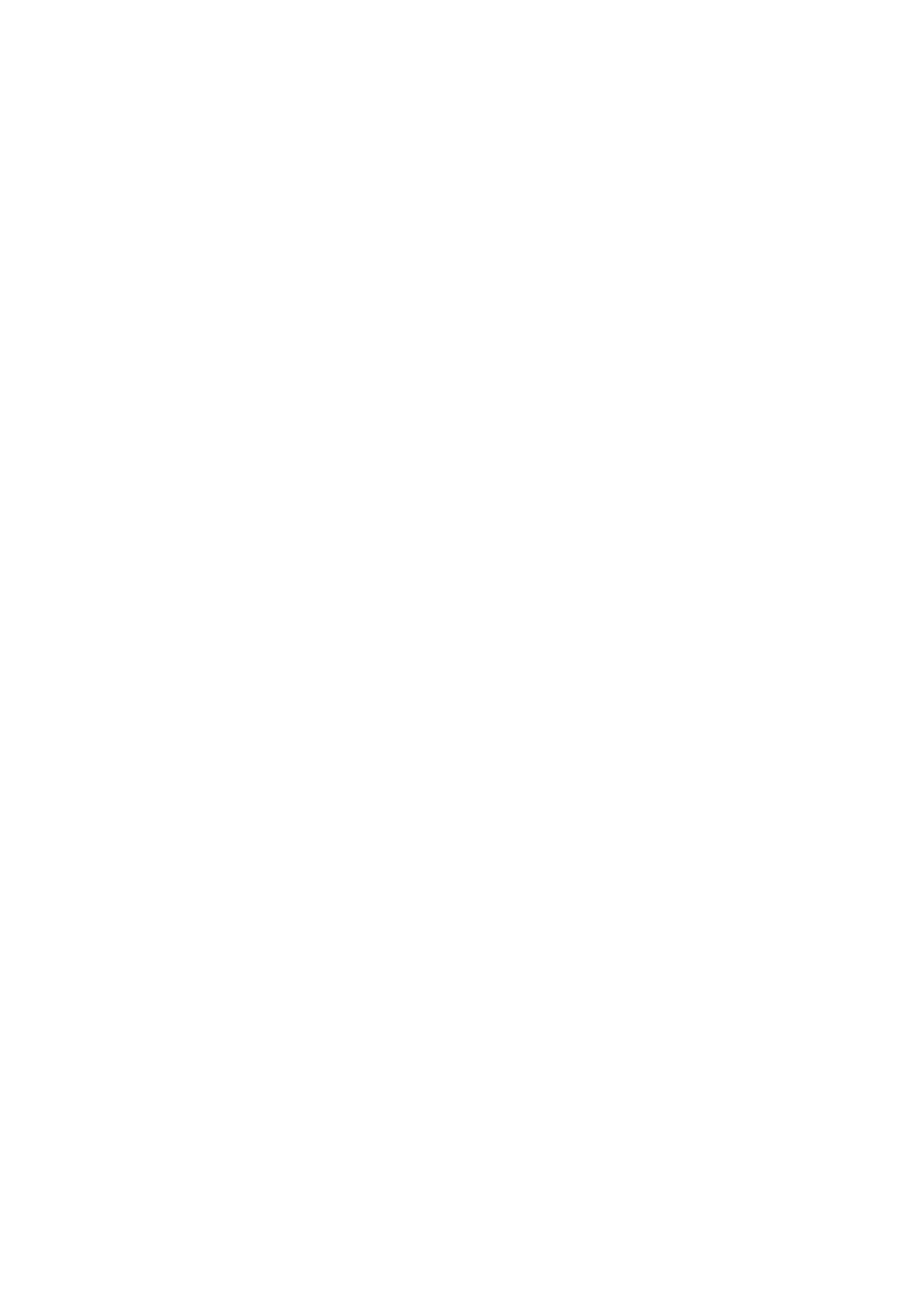Elica Via Ermanno Casoli, 2 60044 Fabriano AN Italy T +39 0732 6101

F +39 0732 610249

Elica France 11 rue Louis Philippe 92200 Neuilly Sur Seine T +33(0) 185 533 060 contactfrance@elica.com